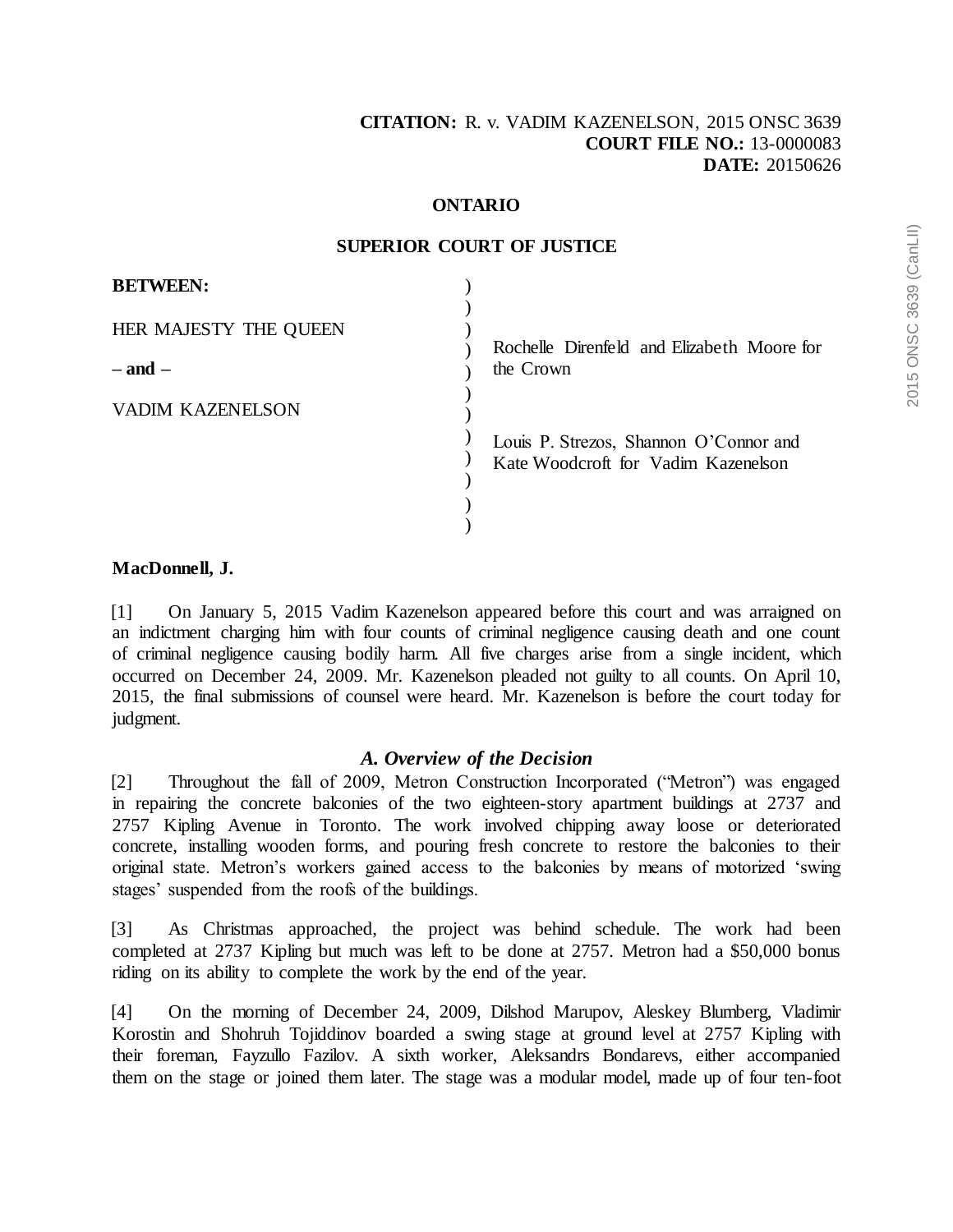platforms bracketed together. It was long enough to permit the workers to work on two balconies at a time, and on December  $24<sup>th</sup>$  it was suspended over the balconies for the apartments numbered 05 and 06 on each floor. For that reason, the location where it was set up was referred to as 'drop 5/6'.

[5] As of December  $24<sup>th</sup>$ , the chipping and form work had been completed for all of the balconies in drop 5/6. The task of the workers who boarded the swing stage that morning was to begin pouring concrete on the  $18<sup>th</sup>$  floor and to work their way down the building. As they finished pouring on each floor, they boarded the stage and lowered themselves to the floor below. By the end of the day, at about 4:30 p.m., they had completed pouring on the balconies on the  $13<sup>th</sup>$  floor.

[6] As a matter of law (and of industry practice) every person working on a swing stage must be protected from the danger of a fall. To comply with that obligation at the Kipling site, Metron employed a 'fall arrest system'. A fall arrest system is comprised of a full body harness with a lanyard that attaches to a vertical lifeline that is anchored to an independent fixed support on the roof of the building. Only one worker at a time may use a lifeline. Put another way, every person working on a swing stage must be attached to a separate lifeline.

[7] Notwithstanding those requirements, at no point on December 24 were there more than two life lines in place for the 5 or 6 workers who were using the swing stage in drop 5/6.

[8] After they finished pouring concrete in the balconies on the 13<sup>th</sup> floor, the workers loaded their tools onto the swing stage and climbed aboard for the descent to ground level. When Shohruh Tojiddinov boarded, he attached his lanyard to one of the two lifelines. That left one lifeline for all of the remaining workers. None of them attached themselves to it. The motors for the stage were engaged and the stage began to descend. Within a matter of seconds, the brackets connecting the two centre platforms failed, causing the platforms to separate and the stage to collapse and sending Fazilov, Blumberg, Korostin, Bondarevs and Marupov hurtling toward the ground, 100 feet below. Miraculously, Mr. Marupov survived the fall, but the other four men were killed. Mr. Tojiddinov, the only worker tied off to a lifeline, was left suspended in midair until he was pulled to safety onto a balcony.

\*\*\*

[9] The president and sole shareholder of Metron was Joel Swartz. In the summer of 2009 he retained the defendant, Vadim Kazenelson, to be the 'project manager' for the Kipling restoration project. Mr. Kazenelson in turn hired Fayzullo Fazilov as the on-site supervisor or foreman. The hierarchy of authority, as Swartz envisioned it, was "the project manager reports to me, the site supervisor reports to the project manager, and all the workers report to the site supervisor…" It is not disputed that Mr. Kazenelson was someone with "the authority to direct how another person does work", and thus that he was under a legal duty pursuant to s. 217.1 of the *Criminal Code* "to take reasonable steps to prevent bodily harm to that person…arising from that work…" The allegation of the Crown is that Mr. Kazenelson breached that duty in multiple respects, both in the days, weeks and months leading up to December 24, 2009 and in the course of the events of that tragic day.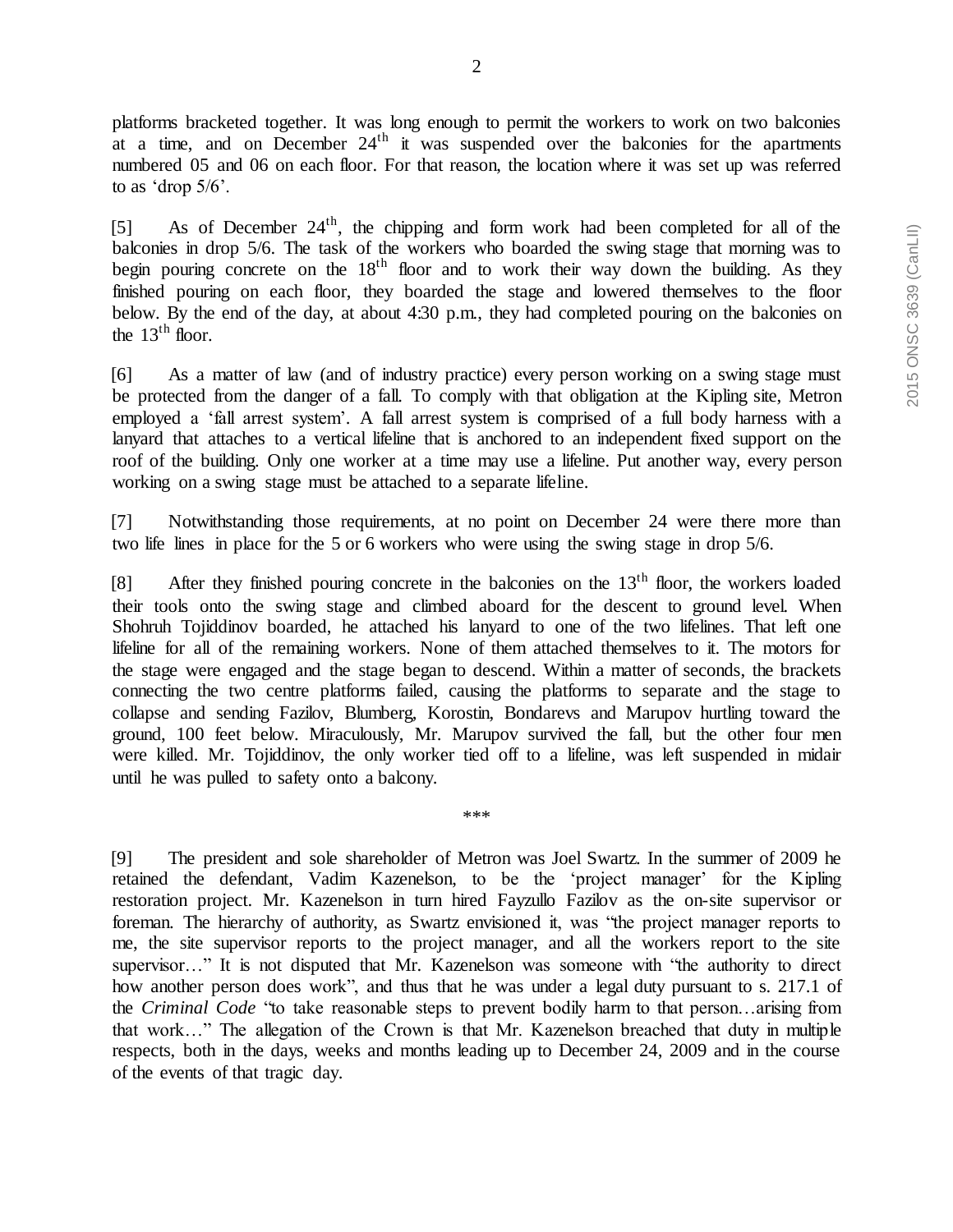[10] With respect to what happened before December 24, the Crown alleges that Mr. Kazenelson's conduct revealed "a general pattern of poor practices…in relation to health and safety". The Crown submits that Mr. Kazenelson's "substandard" management of the project was "reflected in a lack of record-keeping and a lack of clear practices, policies, supervision and enforcement", $1$  that he failed to ensure that Mr. Fazilov and the other workers were adequately trained and supervised, and that he took no steps to ensure that the equipment the workers used, and in particular the swing stage that collapsed on December 24, was properly inspected. While Mr. Kazenelson's conduct prior to December 24 may not have played a direct role in the swing stage collapse, the Crown submits, it forms "an important part of the context in which to analyze whether or not [his] conduct on December 24 amounts to criminal negligence".<sup>2</sup>

[11] It is not disputed that Mr. Kazenelson was at the job site for a brief period of time at the beginning of the day on December 24. The Crown alleges that Mr. Kazenelson knew that more workers than usual would be working in drop 5/6 and that the only way to access the balconies would be by way of the swing stage. Accordingly, the Crown submits, the situation demanded that before leaving the job site Mr. Kazenelson take steps to confirm that the stage could hold the weight of the workers who would be using it, that it was in a safe condition, and that there were a sufficient number of lifelines. The Crown alleges that Mr. Kazenelson failed to take any of those steps.

[12] The Crown further alleges that when Mr. Kazenelson returned in the afternoon he had the swing stage bring him up to the balconies where the workers were pouring concrete. At that point, the Crown submits, Mr. Kazenelson could not have failed to notice that there were only two lifelines for the six workers who would need to use the stage to return safely to the ground. As a person charged with a duty under s. 217.1 of the *Criminal Code* to take reasonable steps to protect the safety of the workers, the Crown submits, Mr. Kazenelson was obligated to take immediate action, either by having additional lifelines dropped from the roof or by preventing more than two workers at a time from getting onto the swing stage. Instead, he did nothing and not only permitted all six workers to board the stage but got on himself.

[13] The Crown alleges that Mr. Kazenelson could not have known what the capacity of the swing stage was because it had arrived at the job site without that information. Further, he took no steps to ensure that the stage was properly inspected before its use on December 24. Accordingly, the Crown submits, his failure to prevent the workers from boarding the stage without lifelines was not only a breach of duty, it was a marked and substantial breach and demonstrated wanton and reckless disregard for the lives and safety of the workers. Accordingly, the Crown submits, it constituted criminal negligence.

[14] Finally, the Crown submits, Mr. Kazenelson's failure to take reasonable steps to prevent harm to the workers was a significant contributing cause of the deaths and serious injuries that resulted when the stage collapsed and thus he should be found guilty as charged on each of the counts before the court.

 $1$  Crown's written submissions, paragraph 210

<sup>2</sup> *Ibid*, paragraph 211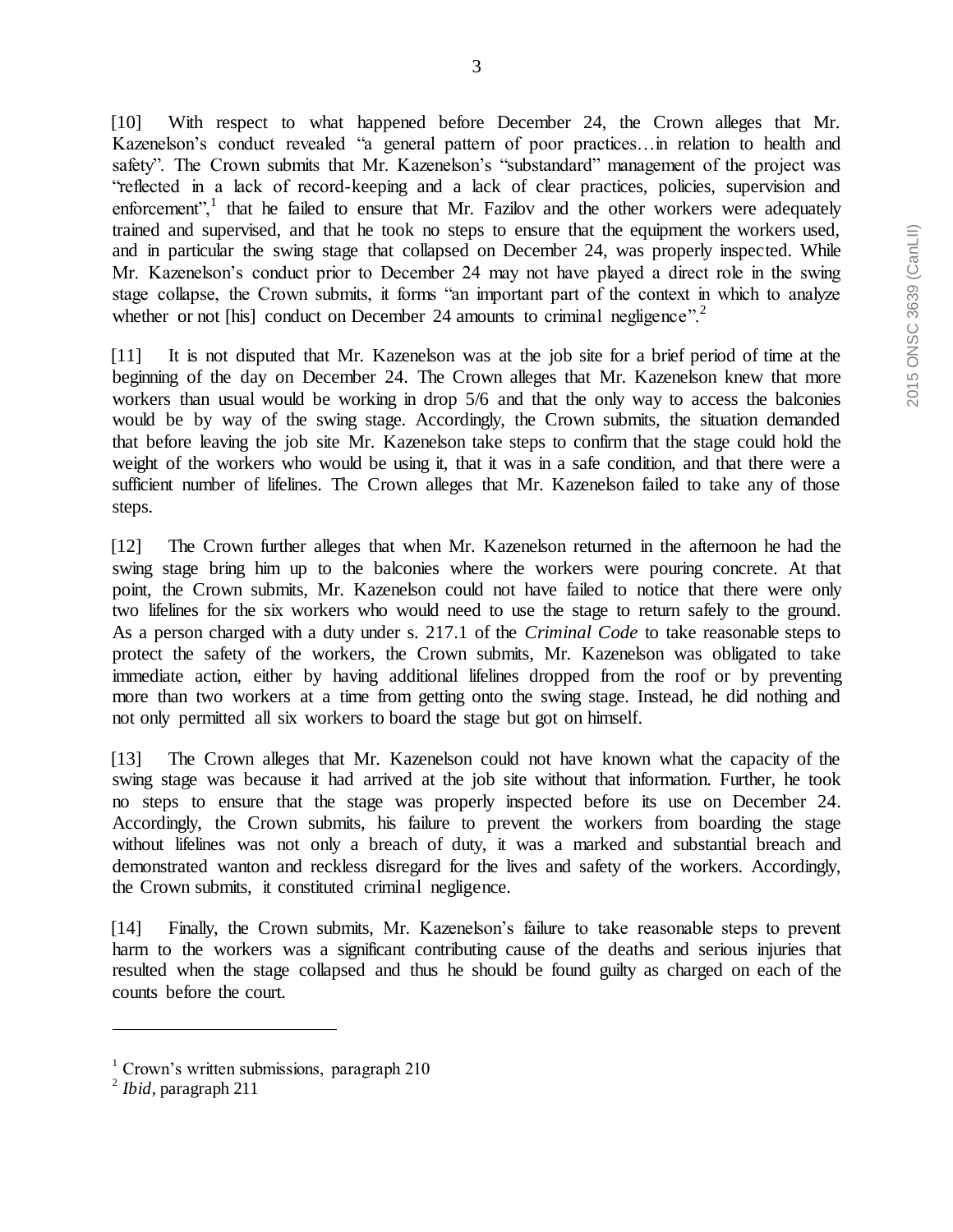[15] On behalf of Mr. Kazenelson, the defence stresses that these proceedings are not an inquest or a public inquiry. This is, rather, a criminal trial concerning allegations of criminally negligent conduct that is specified to have occurred on December 24, 2009. While not conceding that Mr. Kazenelson's general performance as a project manager was substandard from an occupational health and safety perspective, the defence submits that the quality of his general performance is of no assistance in determining whether anything that he did or failed to do on December 24 amounted to criminal negligence.

[16] The defence concedes that at the end of the day on December 24, Mr. Kazenelson was with the workers as they boarded the swing stage. However, the position of the defence is that the workers boarded from the  $12<sup>th</sup>$  floor balconies, not the  $13<sup>th</sup>$ . The defence submits that Mr. Kazenelson was never on the swing stage in drop 5/6 at any point on December 24. Apartment 1205 was an empty apartment that the workers were using to get water to mix the concrete, and the defence submits that at the end of the day Mr. Kazenelson came up to that apartment by way of the elevator and went out onto the balcony just as the workers were preparing to descend to the ground. At that point, he noticed for the first time that there were only two lifelines. He asked his foreman, Mr. Fazilov, where the lifelines were and Fazilov told him not to worry. In that regard, the defence submits that "Mr. Kazenelson did just as the Crown submits he should have done: when he was made aware that there were more than 2 workers working on drop 5/6, he took immediate steps to begin to rectify the situation by inquiring about lifelines.<sup>33</sup>

[17] The defence submits that nothing that Mr. Kazenelson did or failed to do on December 24 constituted a breach of his duty to take reasonable steps to prevent harm to the workers. In any event, if there were any such breaches they did not amount to wanton or reckless disregard for the lives and safety of the workers.

[18] Further, the defence submits, there were two 'independent intervening acts', either of which was sufficient to sever the connection between any breaches of duty on the part of Mr. Kazenelson and the deaths and injuries suffered by the workers. First, the design of the swing stage was so defective that from the time it left the factory it was "a ticking time bomb". The defence submits that it could not reasonably have been foreseen that after less than two months of use it was ready to collapse under its own weight. Second, the five workers who fell were trained and experienced and *they* made the decision to get onto the stage notwithstanding the absence of lifelines, without any direction or pressure from Mr. Kazenelson. Accordingly, the defence submits, Mr. Kazenelson should be acquitted on all counts.

[19] In my opinion, Mr. Kazenelson's performance as project manager prior to December 24, 2009, even if substandard, had nothing to do with why six of his workers found themselves on a swing stage 100 feet in the air without the basic fall protection required by both law and industry practice. The evidence concerning Mr. Kazenelson's general performance as project manager over the course of the Kipling project is of no assistance in determining whether his failure to prevent the workers from boarding the stage was a breach of the duty imposed on him by s. 217.1 of the *Criminal Code*, or whether any such breach showed a wanton or reckless disregard

<sup>&</sup>lt;sup>3</sup> Defence written submissions, at paragraph 200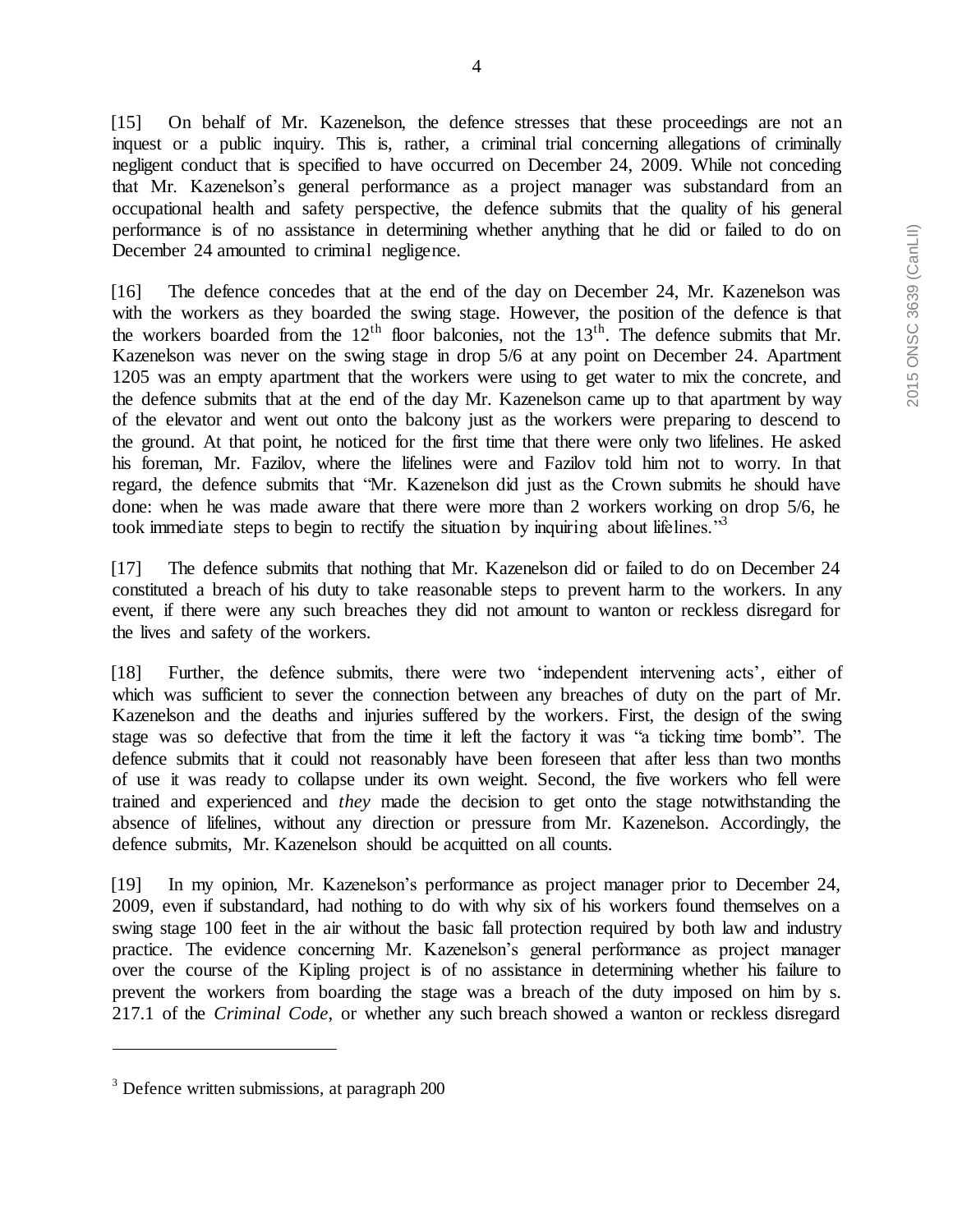for the lives or safety of the workers. The extensive evidence adduced by the Crown concerning the training the workers received, the records that were kept, the meetings that were held and the general level of safety compliance on the job site is largely irrelevant to the central issues on this trial.

[20] Further, accepting that a proper inspection of the swing stage at the beginning of the workday on December 24 would have revealed that it was unsafe, I am not satisfied that the failure to conduct such an inspection has been brought home to Mr. Kazenelson. On the evidence in this case with respect to the hierarchy of authority and the division of responsibility on the Kipling project, it was not Mr. Kazenelson's duty to personally inspect the swing stages every morning. It was not unreasonable to entrust that duty to Mr. Fazilov or to any other competent workers. I am also not satisfied that there was reason for Mr. Kazenelson to believe, before he left the site in the morning, that Fazilov was going to ascend to the top of the building with four or five other workers but only two lifelines.

[21] However, I am satisfied beyond a reasonable doubt that upon his return in the afternoon Mr. Kazenelson became aware, well in advance of the collapse of the stage, that that there were only two lifelines available for the six workers who were working their way down from the top of the building. Mr. Kazenelson was aware of that because when he returned he joined the workers as they continued to pour concrete, and when he joined them they were either on or above the  $13<sup>th</sup>$  floor. He could only have joined them at that level by taking the swing stage from the ground or from the  $12<sup>th</sup>$  floor, and in either case it would have been obvious to him when he boarded the stage that there were only two lifelines. Indeed, the defence urged me to accept the evidence that when Mr. Kazenelson joined the workers he asked Mr. Fazilov *why* there were only two lifelines. I reject the submission that Mr. Kazenelson discharged his duty under s. 217.1 by *asking* Fazilov about the absence of lifelines. Mr. Kazenelson not only was in a position of authority over the workers who took direction from Mr. Fazilov, he was in a position of authority over Mr. Fazilov, and his presence on the balconies that afternoon was an exercise of that authority.

[22] Once Mr. Kazenelson became aware that fall protection was only available for a maximum of two persons, he was under a duty to take steps to rectify the situation. He not only did nothing, he permitted all six workers to board the stage together with their tools, and he did so in circumstances where he had no information with respect to the capacity of the stage to safely bear the weight to which it was being subjected. Mr. Kazenelson's failure to take *any* steps to prevent the workers from using the swing stage in those circumstances constituted a clear breach of his duty under s. 217.1. I am satisfied beyond a reasonable doubt that in failing to act, he showed wanton and reckless disregard for the lives and safety of the workers and thus that his omissions constituted criminal negligence.

[23] Criminally negligent conduct is not *per se* a crime. It becomes criminal only where it causes death or bodily harm. I am satisfied beyond a reasonable doubt that Mr. Kazenelson's failure to take steps to ensure that each of the workers who boarded the stage at the end of the day had a lifeline was a significant contributing cause of the harm that resulted. I reject the submission that the fact that the stage would have collapsed in any event was a circumstance that severed the chain of causation. I also reject the submission that because the workers who boarded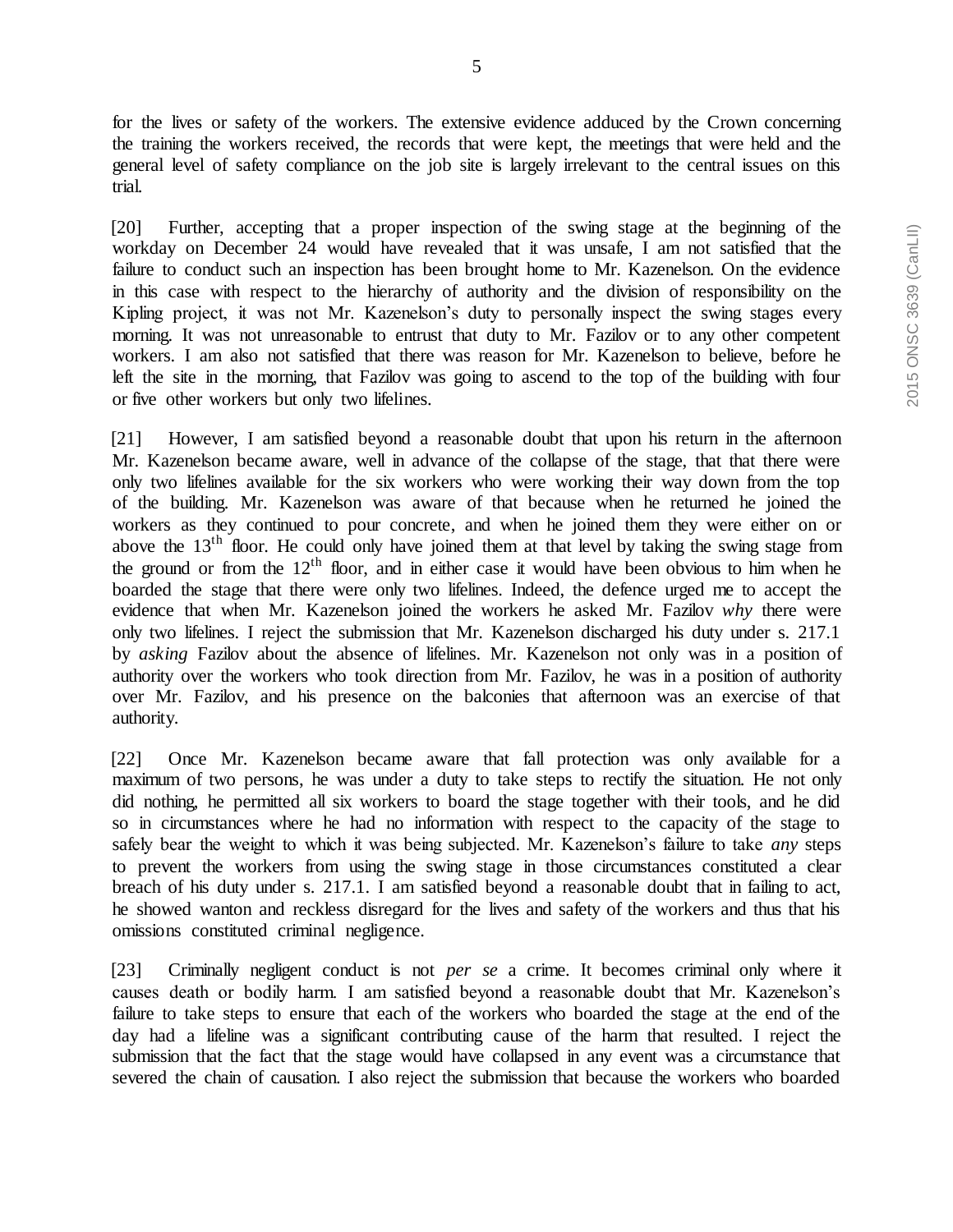the stage were aware of the need for fall protection and were not directed or pressured by Mr. Kazenelson the causal chain was severed.

[24] Accordingly, I conclude that the Crown has proved beyond a reasonable doubt that Mr. Kazenelson's criminal negligence caused the deaths and bodily harm charged in the five counts in the indictment.

# *B. The Evidence*

# *(i) The events leading up to December 24*

[25] Although the allegations of criminal negligence against Mr. Kazenelson concern the events of December 24, 2009, the Crown led extensive evidence in relation to the entire history of the restoration project and the manner in which Mr. Kazenelson performed his role as the project manager. To the extent that this evidence sheds light on the nature of Mr. Kazenelson's authority over the workers and on the manner in which he exercised that authority, it is relevant to a determination of whether he was a person with a legal duty to take reasonable steps to prevent bodily harm to the workers and to a consideration of what steps it would have been reasonable for him to take to fulfill that duty.

[26] The Crown led much of that evidence, however, for a second purpose, namely to show "a general pattern of poor practices" on the part of Mr. Kazenelson "in relation to health and safety". The Crown concedes that most of those practices did not play a direct role in the chain of events that led to the deaths and injuries that occurred on December 24, 2009. The Crown submits, however, that they form "an important part of the context in which to analyze whether or not [his] conduct on December 24 amounts to criminal negligence".<sup>4</sup>

[27] In what follows, I will summarize some of the evidence that pertains to the first of those purposes but I do not intend to review the bulk of the evidence that goes only to the second. In my view, most of the latter evidence is irrelevant to a determination of whether anything that Mr. Kazenelson did or failed to do on December 24 amounted to criminal negligence. The Crown's submission that it is relevant as "context" is in reality an argument that Mr. Kazenelson was the kind of project manager who was likely to breach his duty to protect his workers. In other words, it amounts to little more than evidence of bad character.

\*\*\*

[28] In the spring and early summer of 2009, Joel Swartz was in the midst of preparing a bid for the Kipling restoration project on behalf of his company, Metron Construction. In the course of those preparations, he was introduced to Mr. Kazenelson by a mutual acquaintance. Mr. Kazenelson had his own construction company but he had no experience in relation to concrete restoration on high-rise buildings and he had never worked with suspended access equipment such as swing stages. After a number of discussions, it was agreed that Mr. Kazenelson would be the project manager for the Kipling job.

<sup>4</sup> fn. 1 and 2, *supra*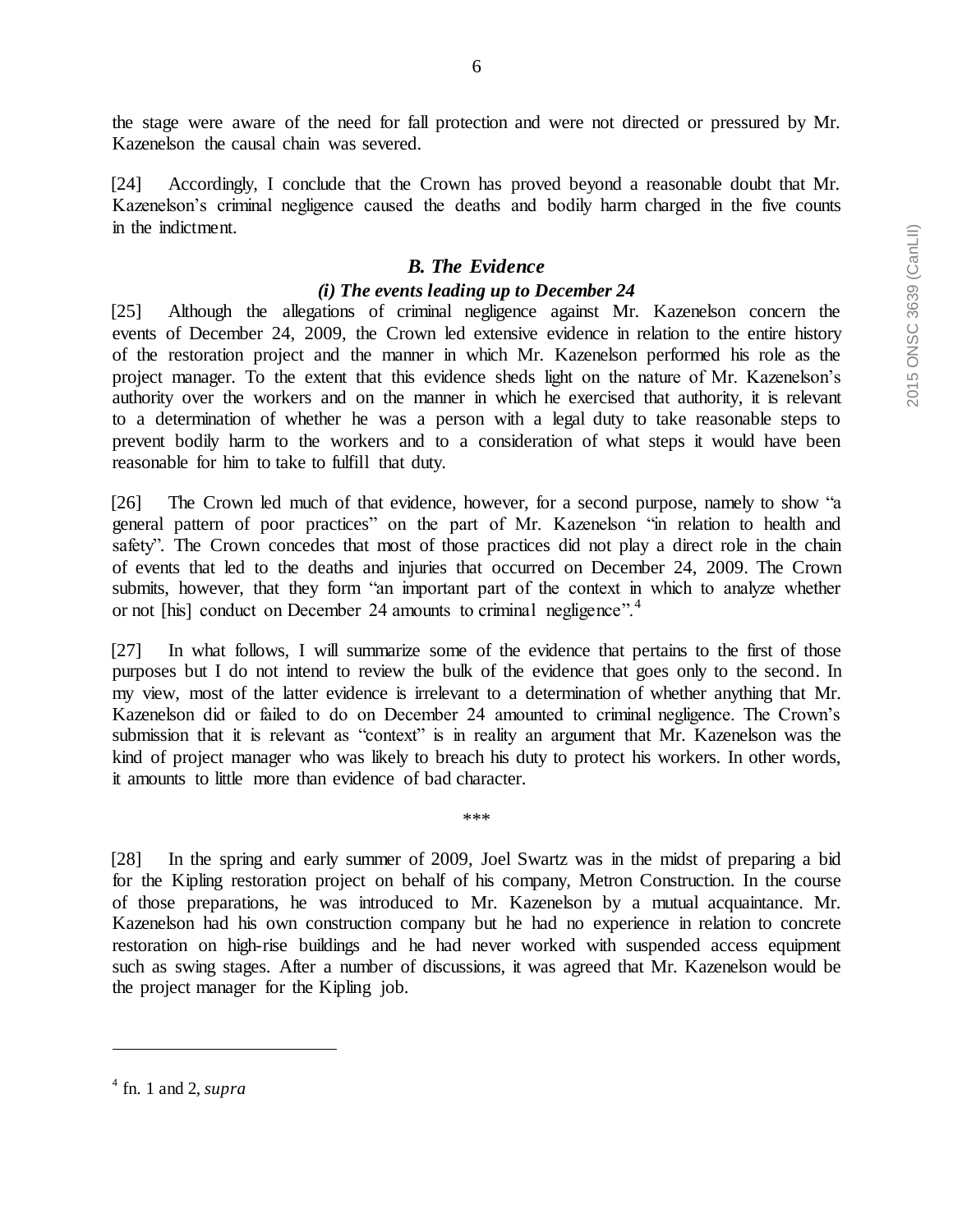7

[29] Mr. Kazenelson was not to receive a regular pay cheque for performing that role. The agreement, rather, was that at the end of the project he would get 25 to 30 per cent of the net profits. Mr. Swartz and Mr. Kazenelson did not discuss the precise number of hours that Mr. Kazenelson was expected to be at the Kipling site. Mr. Swartz was aware that Mr. Kazenelson had other projects and he had no objection to Mr. Kazenelson pursuing them provided that the Kipling project was his priority. In Mr. Swartz's view, a project manager works the hours that are needed to fulfill the role – one hour or less on some days, much more on others – 'whatever is needed to finish the project'. However, he expected Mr. Kazenelson to at least to touch base with the site supervisor every day.

[30] Swartz and Kazenelson had an understanding about the responsibilities of the site supervisor. As described by Mr. Swartz, "the project manager reports to me, the site supervisor reports to the project manager, and all the workers report to the site supervisor". It was to be Mr. Kazenelson's responsibility to ensure that the site supervisor was properly trained and to monitor his performance but it was the site supervisor who was to be first and foremost responsible for safety on the job. In Swartz's view, for example, the site supervisor was to be the one to ensure that the workers were wearing all of the safety equipment and complying with all of the safety rules.

[31] Mr. Kazenelson hired Fayzullo Fazilov to be the site supervisor. Mr. Swartz did not meet Fazilov before Mr. Kazenelson hired him, although he discussed the hire with Mr. Kazenelson. Mr. Kazenelson told him that Fazilov had been doing balcony restoration work for 1½ to two years, both as a worker and as a supervisor

[32] Mr. Kazenelson assisted Swartz in the estimation of the number of workers and swing stages that would be required and in developing a schedule for the completion of the work. Because many of those who do this kind of work are of Russian background, Mr. Kazenelson looked for workers by placing ads in Russian-language newspapers. He was also involved in ordering the swing stages to be used on the project. The first stages were ordered in September. Mr. Kazenelson was the contact person for the delivery of those stages. Mr. Swartz directed him to either supervise the installation or to designate a qualified person to do it.

[33] The initial plan was that the project would begin in September and be finished by the beginning of December. For a number of reasons, the start of the work was delayed. Near the end of October, Mr. Swartz contacted an Ottawa supplier, Swing N'Scaff, and ordered two more stages, 40-foot modular models. Mr. Kazenelson spoke to the director of Swing N'Scaff, Patrick Deschamps, told him that he would be doing the installation, and gave him the details of what was needed. The stages arrived on October 27, 2009. One of them, the one that ultimately collapsed on December 24, was assembled and installed in drop 5/6.

[34] The stages that were delivered on October 27 were designed and manufactured by Swing N'Scaff. Mr. Deschamps had been of the view that most of the commercially available stages were ill-suited for heavy work. He decided to take the basic design of one of the better models on the market and improve it. The modular stages shipped to the Kipling site were products of that process. Swing N'Scaff did not have the load capacity of their stages tested by a professional engineer and they did not affix capacity labels to them. Technical sheets were delivered to the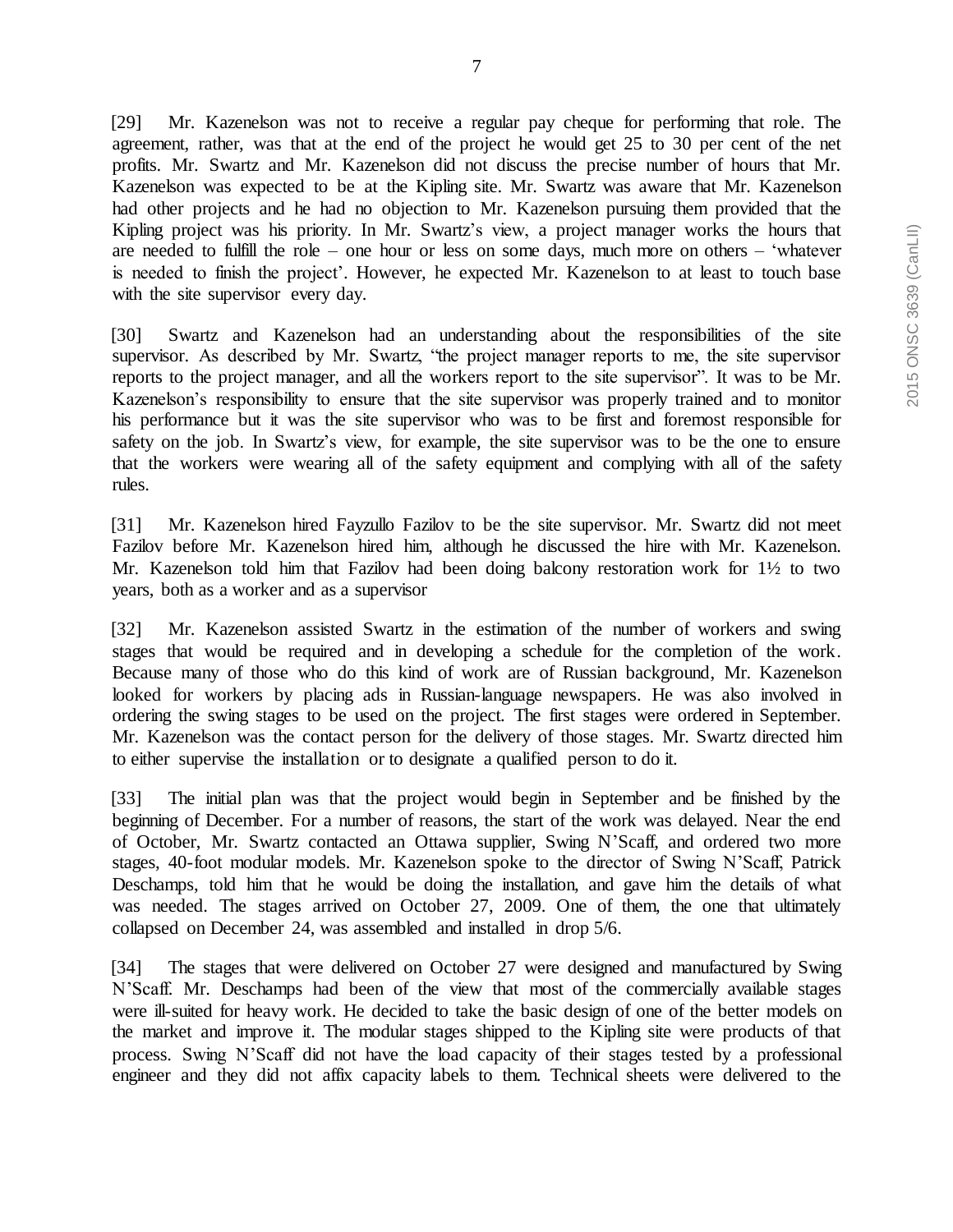customer along with the stages, but the sheets were for the stages upon which Mr. Deschamps' 'improved' design was based, not for the stages that were actually being sent.

[35] Mr. Swartz instructed Mr. Kazenelson that he was to inspect the stages once they were installed. After that, the daily inspections were to be the responsibility of the site supervisor and the workers. Swartz testified: "The way we set the project up was the workers worked in teams of a minimum of two, and those workers inspected their own swing stages in the morning, and Fazilov went up on the roof in the morning and checked the roof anchors every day".

[36] The evidence is contradictory with respect to whether Mr. Kazenelson was present when the stage in drop 5/6 was assembled but it is clear that he checked it after it was installed. Mr. Swartz testified that Mr. Kazenelson called and advised him that he did not like the way it had been assembled, and that he had reassembled it. Mr. Kazenelson's re-assembly is reflected in a note that he made on a weekly inspection sheet completed on November 9, 2009.

[37] On November 10, Metron ordered two more stages from Swing N' Scaff, and once again Mr. Kazenelson was the person who communicated the details of what was required to Mr. Deschamps.

\*\*\*

[38] At the end of August, prior to the commencement of the work, Mr. Swartz sent Mr. Kazenelson for the three-day training course offered by the Construction Safety Association of Ontario (CSAO) in relation to suspended access equipment. The CSAO was an agency funded by the insurance premiums paid to the Workplace Safety and Insurance Board by employers in the construction industry. Following successful completion of the three-day course, Mr. Kazenelson also took the one-day instructor's course. Mr. Swartz wanted Mr. Kazenelson to take the latter course so that he could provide swing stage training to any worker who did not have it.

[39] Andre Robichaud was the consultant who taught the three-day course. He explained that the intent of the course was to drive home to the participants that the major cause of fatalities on construction projects is falls, that the danger of a fall is constantly present when working on suspended access equipment, that every worker on such equipment must be protected by a fall arrest system at all times, and that suspended access equipment must be regularly inspected to ensure that it is in a safe condition. The fundamental importance of a fall arrest system was reinforced during the 'hands-on' portion of the course – if any participant were to step onto a swing stage without first 'tying-off' to a lifeline, the participant would automatically fail the course, even if the stage were resting on the ground.

[40] Mr. Robichaud testified that one of the basic questions that the course aimed to teach the participants to ask before using suspended access equipment was 'will it be strong enough?' If a swing stage is overloaded, either the support system or the platform of the stage itself could fail, resulting in a catastrophe. In that regard, the importance of swing stages having capacity labels was stressed. Indeed, the participants were told that if a stage did not have such a label it should not be used.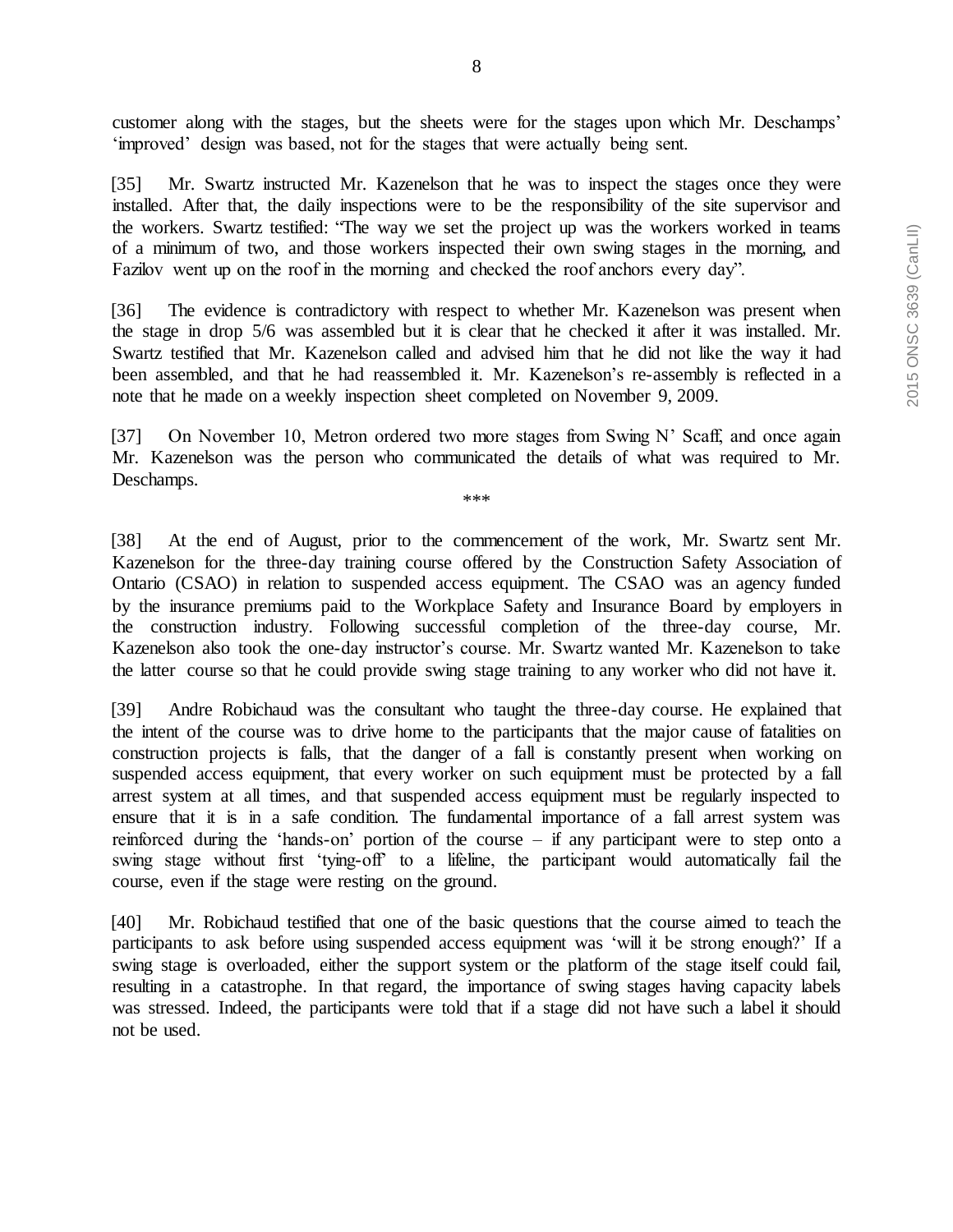[41] As I have said, one of the tasks assigned to Mr. Kazenelson by Mr. Swartz was to provide swing stage training to any workers who did not have it. While the adequacy of the training that Mr. Kazenelson provided was very much in issue in this trial, the evidence is that he did make an effort to determine whether workers had been previously trained,<sup>5</sup> and that he did provide training to some of those who had not.<sup>6</sup>

\*\*\*

[42] The hierarchy of authority contemplated by Mr. Swartz was that the workers would take direction from Mr. Fazilov, who would take direction from Mr. Kazenelson, who would answer to Mr. Swartz. The testimony of the workers makes it clear that that was how authority was exercised in practice. Virtually every worker testified that the day-to-day direction that they received came from Mr. Fazilov, who was constantly at the job site, working along with them. Mr. Kazenelson was there regularly but not constantly, not necessarily every day and not necessarily all day. Generally speaking, when he was at the job site Mr. Kazenelson spoke to Fazilov rather than to the workers. It appeared to many of those who observed the interactions between Mr. Kazenelson and Mr. Fazilov – *e.g*., Kamal Berrada, Anton Cealii, Shohruh Tojiddinov, Sergey Vlasenko and Bakhodir Kamilov – that Mr. Kazenelson was giving Fazilov instructions with respect to the work to be done.

[43] The evidence of Sohail Naseer also sheds light on Mr. Kazenelson's authority over the work at the Kipling site. Mr. Naseer was a Construction Health and Safety Inspector employed by the Ministry of Labour. His responsibilities included ensuring that the rules and regulations in relation to safety on construction sites were obeyed. His first visit to the Kipling site was on October 20, 2009. The Notice of Project that was posted at the site identified Mr. Kazenelson as the "Supervisor in charge of Project". Mr. Naseer noticed that a swing stage was being improperly used, giving rise to a safety concern. He spoke to the workers and someone called Mr. Kazenelson, who arrived 15 or 20 minutes later. Mr. Kazenelson remained throughout Mr. Naseer's two-hour visit. Naseer identified a number of things that had to be rectified, discussed them with Mr. Kazenelson, and issued a Stop Work Order. Mr. Kazenelson signed Naseer's Field Report as "Supervisor".

[44] The following day, October 21, Mr. Naseer received a call from Mr. Kazenelson indicating that the work that had been ordered the day before had been completed. Naseer returned to the site and met again with Mr. Kazenelson. Not all of the issues had been resolved, but Mr. Kazenelson asked Naseer to wait while the work was being completed. Naseer waited for about three hours. Eventually, he completed another Field Report, had Mr. Kazenelson sign it and left with the Stop Work Order still in place. The next morning, Mr. Naseer received a voice mail from Mr. Kazenelson telling him that the work had now been done. Naseer attended at the site at 10:30 a.m. Fazilov was there when Naseer arrived, and Mr. Kazenelson arrived later. Naseer was satisfied that the required work had been done and he lifted the Stop Work Order. Once again, Kazenelson signed the Field Report.

<sup>&</sup>lt;sup>5</sup> See, *e.g.*, the evidence of Eduard Shein, Anton Cealii and SergeyVlasenko

<sup>&</sup>lt;sup>6</sup> See the evidence of Aduard Aronov and Mykhaylo Chernikov. According to Chernikov, the training may have taken an entire day.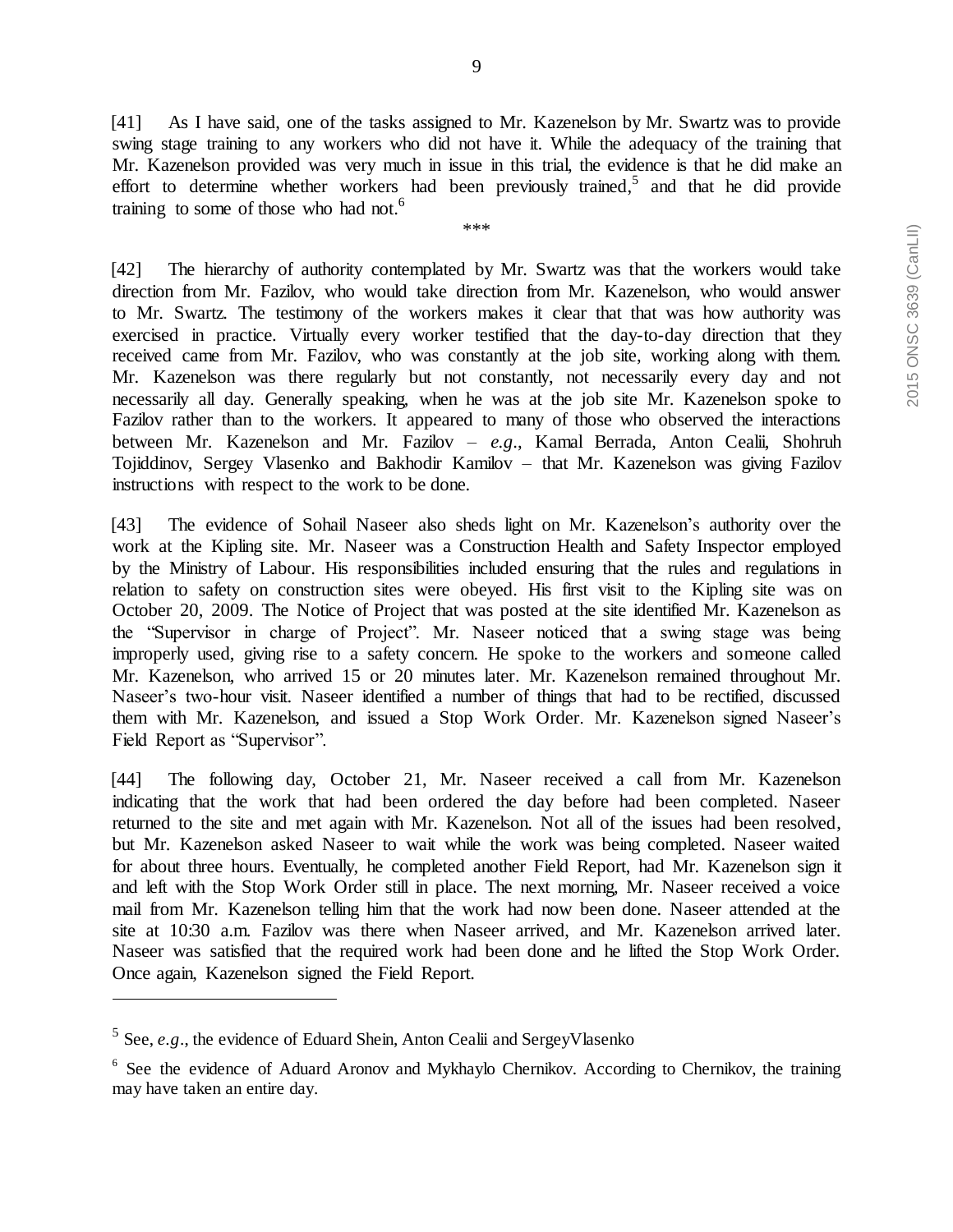[45] Mr. Naseer made a further visit to the site on November 12, this time in response to a complaint about falling debris. Upon arrival he met with Mr. Kazenelson and discussed the complaint with him. He was at the scene with Kazenelson for about 90 minutes. Again, Mr. Kazenelson signed the Field Report. On November 23, Mr. Naseer went back to the Kipling site to discuss another complaint about falling debris. Mr. Fazilov was there, but not Mr. Kazenelson. Mr. Naseer set up a meeting at the site with Joel Swartz. On November 25, Mr. Naseer attended for the meeting. Mr. Kazenelson was also present. In the course of the meeting, Mr. Kazenelson raised an issue about the tenants' access to the balconies, and there was a discussion about securing the balcony doors.

[46] While the work was progressing, Mr. Swartz did not go to the job site often, but closer to Christmas the frequency of his visits increased to about four days a week. Throughout the project, Mr. Kazenelson had kept him informed of developments. He had given Kazenelson a logbook in which to record the hours the workers worked and to note important occurrences, such as attendances by the Ministry of Labour. Mr. Kazenelson took the book to the Metron office every week so that the staff would know what to pay the workers. Incidents at the job site could come to Swartz's attention in this way, but if there were incidents he would know about them right away because Mr. Kazenelson would call him. He testified that he and Mr. Kazenelson had regular telephone conversations as well as meetings on and off the job site.

[47] A number of events that Mr. Kazenelson recorded in the logbook demonstrate that he was paying attention to what was going on at the job site. For example, he noted that one worker should be docked a dollar an hour for not wearing his hard hat. He noted that the work of Nazarcelo Lugtu's crew had to be redone. When Lugtu's crew was fired, he noted that they should not be paid because some equipment was missing. In addition, Mr. Swartz testified that Mr. Kazenelson told him directly about the poor quality of the work done by Lugtu's crew.

\*\*\*

[48] Because of the delay in beginning the work, it became apparent that not only was the projected completion date of the end of November unreachable but that the prospect of finishing by the end of the year was very much in doubt. This posed a problem for the owners of the building, Fishman Holdings. Fishman had a major refinancing planned that could not proceed until the restoration project was finished. Sometime around the beginning of November, Fishman offered Metron a \$50,000 "bonus" if the work were completed by the end of year. When Mr. Swartz received the offer, he sat down with Mr. Kazenelson to discuss whether a New Year's deadline could be met. They decided that it could if they brought in more workers and obtained more swing stages. Together, they drew up a new schedule for the completion of the work.

[49] Mr. Swartz testified that although the profit margins on the project were thin, the workers were not cutting corners to meet the deadline. The Crown took Mr. Swartz through a number of issues that arose on the job site in the month leading up to the collapse. To one extent or another, Mr. Kazenelson was involved in resolving those issues. It is clear from the emails between Mr. Swartz and Fishman that Mr. Swartz was quite concerned about meeting the deadline. Efforts were being made by everyone, including Mr. Kazenelson, to accomplish that goal. Mr. Swartz testified, for example, that in the week prior to December 24 'pretty much all of [my] discussions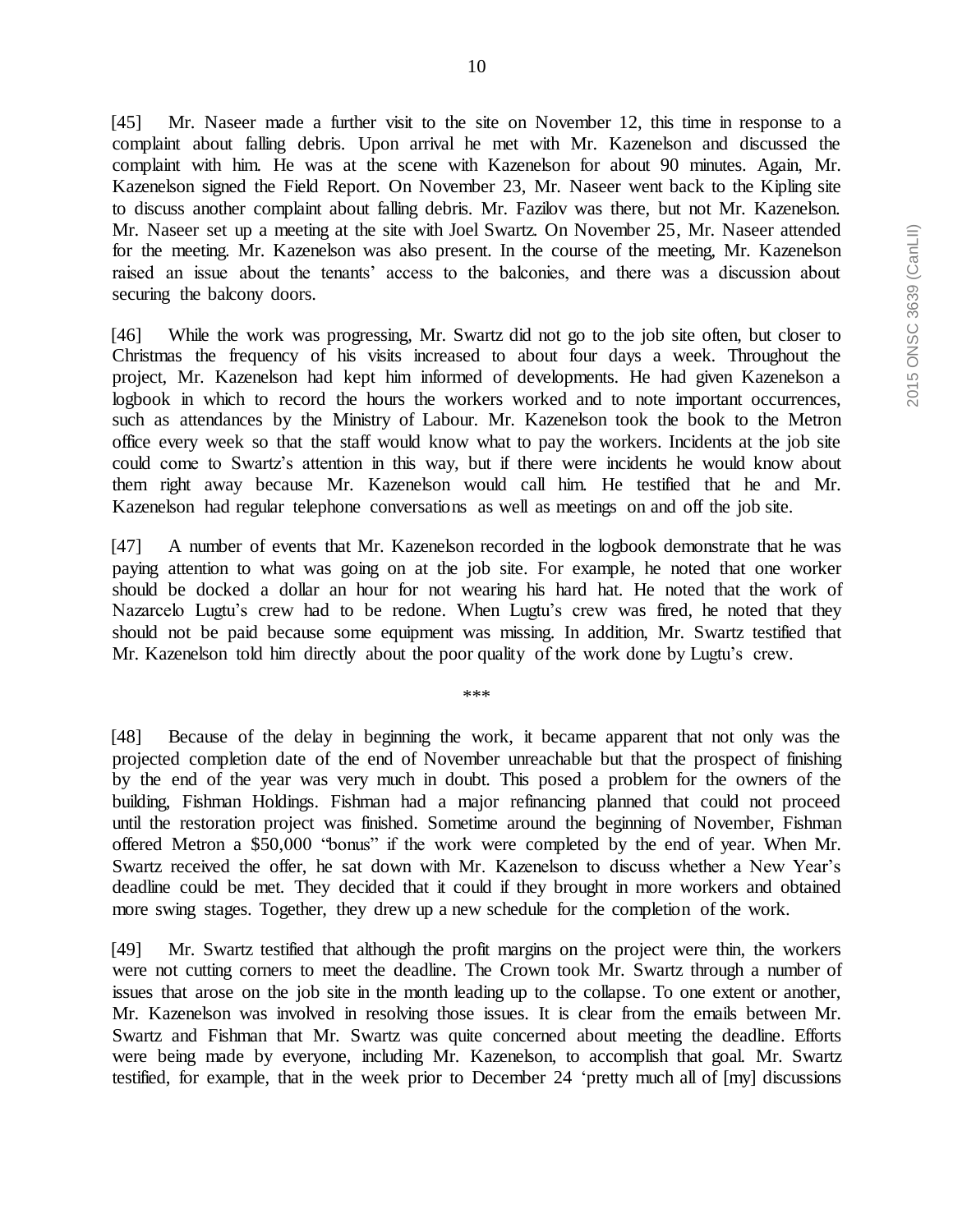[with Kazenelson] were about what is going on today, what are we getting accomplished, are we getting completed what we expected to get completed.' On December 18, at the suggestion of Mr. Kazenelson, a hoist was ordered to assist in the movement of the concrete in drop 5/6. Importantly, however, Mr. Swartz testified that he never told Mr. Kazenelson about the bonus that would be paid if the deadline were met.

[50] As of December 23, the job was close to being finished. At the end of the day on the  $23<sup>rd</sup>$ , Mr. Kazenelson convened a meeting of the workers. One of the things discussed was whether the workers could finish the work 'tomorrow'. According to Aduard Aronov, "we said yes, we thought we could finish tomorrow". Aronov agreed that Mr. Kazenelson was "putting absolutely no pressure on us". None of the other workers testified that they felt that they were being pressured to meet a deadline.

[51] In the course of the trial, I ruled that certain statements of Mr. Fazilov could be admitted as circumstantial evidence tending to support an inference that the pace of the work was being driven by pressure to meet the deadline. In the end, it is unnecessary to take those statements into account and I disregard them. The only reasonable inference from the balance of evidence is that while efforts were being made to meet the deadline, those efforts had no impact on whether the work was being carried out in a safe manner, at least not before December 24.

\*\*\*

[52] As I have said, the Crown submits that Mr. Kazenelson's general performance as a project manager prior to December 24 forms "an important part of the context in which to analyze whether or not [his] conduct on December 24 amounts to criminal negligence". In my opinion, most of the evidence that the Crown relies on in that respect is irrelevant to a determination of the central issues in this case.

[53] Any inadequacy in the training or supervision provided by Mr. Kazenelson had nothing to do with why six workers got onto the swing stage without sufficient lifelines at the end of the day on December 24. The evidence is clear that everyone who worked at the site was well aware of the importance of being tied off to a lifeline while working on a swing stage. Bakhodir Kamilov testified he never saw anyone working without a lifeline and that he never worked without one. Shohruh Tojiddinov testified that he always tied off to a lifeline when he was on a stage and that prior to December 24 he never saw anyone else not tied off. He agreed that "the rule was very clear…that you had to wear your harness and your lanyard", and that he did not need to be told that every day because it was obvious. Eduard Shein testified that the usual practice was to have two workers on a stage and two lifelines, and that if a third worker was on a stage a third lifeline would be dropped. Sergey Vlasenko also testified that the rule was clear that the workers had to be tied off when working on a swing stage.

[54] Both Shein and Vlasenko pointed out that being attached to a lifeline on the longer stages could cause problems at higher levels because it was harder at those elevations to pull the lifeline along the stage. Both testified that on occasion they might untether themselves in that situation but both made it clear that this was against the rules. As Shein put it, if either Fazilov or Mr. Kazenelson had caught him working without a lifeline he would have been fired.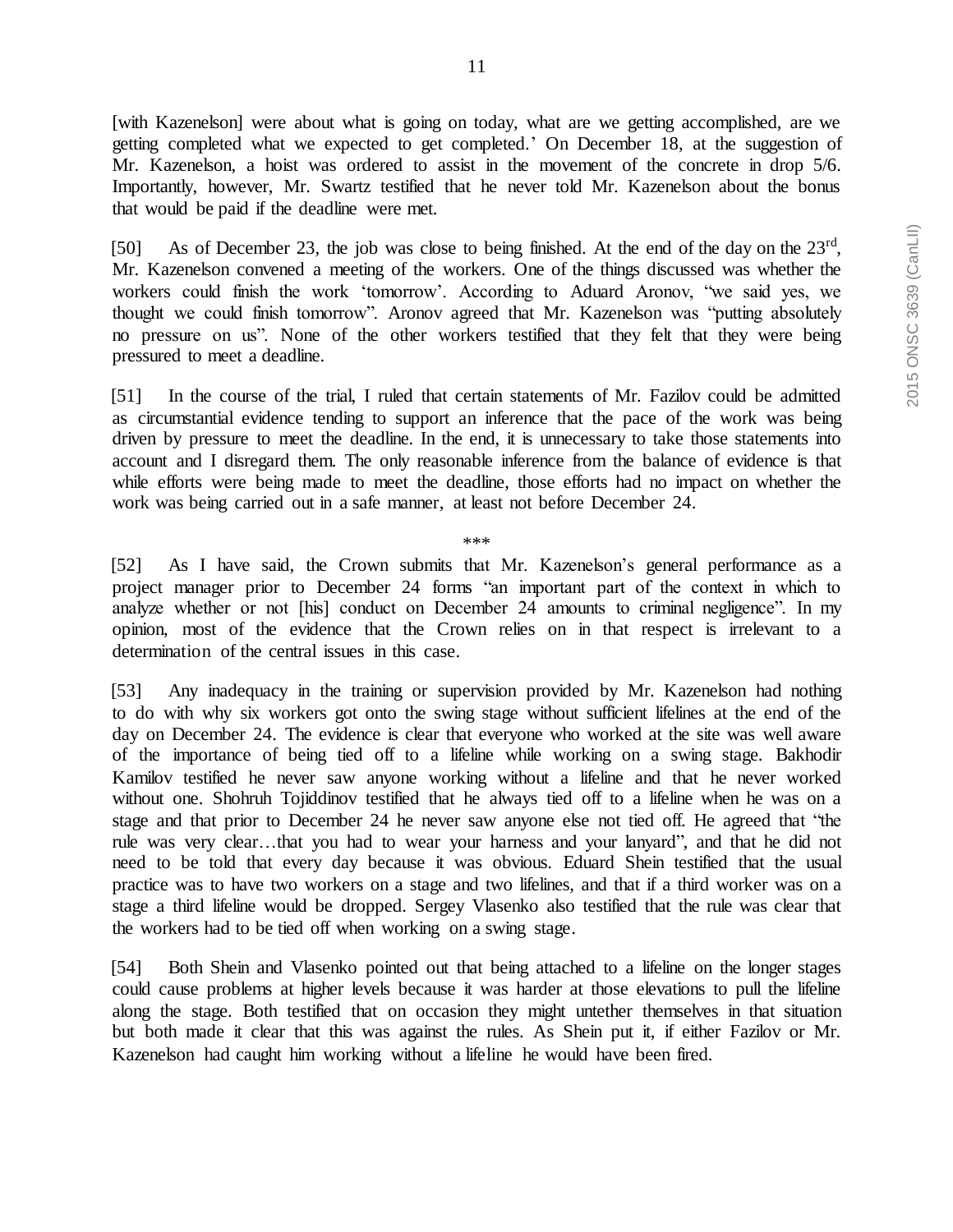[55] Nazarcelo Lugtu and Hilardo Gatchalian both described an incident in which Fazilov and one of his crew took a stage from ground level to the roof without tying off to the lifelines. To be clear, Mr. Kazenelson was not on site when this occurred. What is noteworthy about this incident is that it appears to have stood out to both Lugtu and Gatchalian as a clear exception to the general rule that everyone at the job site understood and followed, namely that workers on a swing stage were to be tied off at all times.

[56] Kamal Berrada was often at the site in his capacity as Fishman's consulting engineer, and he was on a swing stage a number of times. He testified he never saw anyone without a lifeline. Mr. Naseer, the Construction Health and Safety Inspector, visited the site 9 times between October 20 and December 17. It is a reasonable inference that apart from the small number of specific issues discussed earlier in these reasons, none of which was particularly significant, he never noticed any safety concerns. Anton Cealii agreed that he never had any concerns about safety while working at the Kipling site, and that the rule for everyone was "check (your equipment)".

[57] Further, as the defence noted in its written argument, four of the five person who fell from the stage *had* received fall arrest training and the fifth, Dilshod Marupov, had received at least some instruction from Fazilov. While the instruction received by Mr. Marupov was no doubt insufficient to meet the industry standard, his testimony was that he was aware of the need to tie off.

[58] In all of the circumstances, it would be unreasonable to attribute the decision that the workers made on December 24 to get onto the stage notwithstanding the absence of lifelines to a deficiency in their training.

[59] The Crown also led evidence in relation to the absence of training records and substandard safety meetings. Again, however, these things had nothing to do with why the workers boarded the stage or why the stage collapsed.

\*\*\*

[60] The Crown's submission that Mr. Kazenelson failed to properly supervise Mr. Fazilov appears to rest on the assumption that the absence of evidence that he did supervise him is evidence that he did not. Such an assumption, of course, would reverse the burden of proof. Mr. Swartz testified that Mr. Kazenelson told him that Fazilov had been doing balcony restoration, both as a worker and a supervisor, for  $1\frac{1}{2}$  to two years. Notwithstanding that, Fazilov was still required to take a fall-arrest training course. Although, for reasons I will come to, I am satisfied that Mr. Kazenelson failed to adequately supervise Fazilov on the afternoon of December 24, the Crown has failed to demonstrate that any prior inadequacies in the supervision of Fazilov had anything to do with why the workers boarded the stage without lifelines.

\*\*\*

[61] In relation to Mr. Kazenelson's allegedly substandard performance as a project manager, the Crown also relies on the evidence of Robert Molina, a structural engineer employed by the Ministry of Labour. Mr. Molina attended at the site on the evening of December 24, after the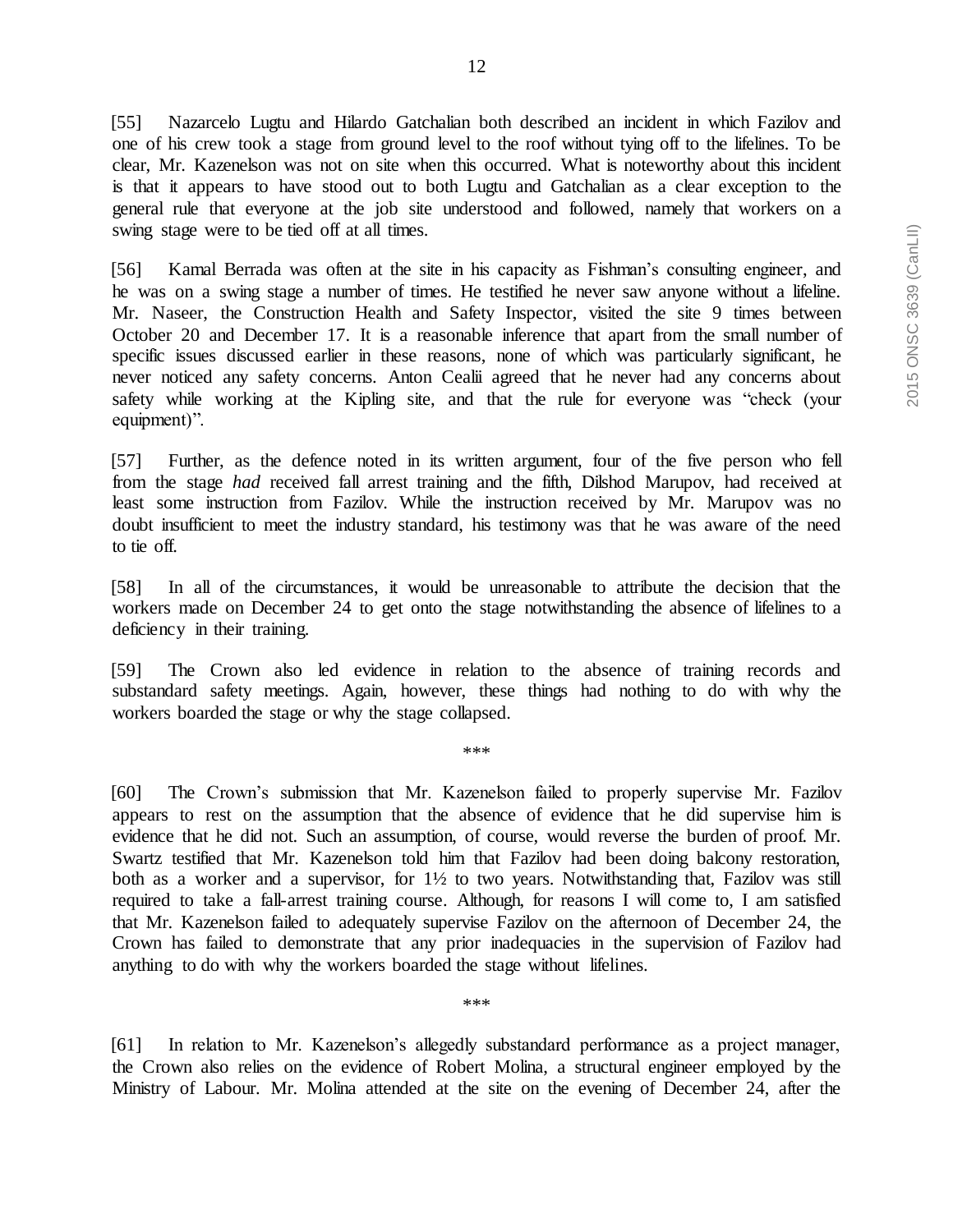collapse. He observed that the counterweight system for an outrigger beam supporting the swing stage had been set up in an incompetent manner, that the outrigger beam for the hoist had been placed in a position where it was capable of rupturing a gas line, and that the counterweights for the hoist had spilled onto the ground. Mr. Molina readily agreed that none of these safety deficiencies had anything to do with the chain of events that caused the stage to collapse or the workers to fall. While I permitted those observations to be adduced pending final argument, I am now of the view that they are irrelevant to any issue that has to be decided in this case, and I disregard them.

\*\*\*

[62] Assuming that a proper inspection of the swing stage would have revealed the problems that caused the collapse, the Crown has failed to connect the failure to conduct such an inspection to Mr. Kazenelson. The evidence of Mr. Abramovici, a metallurgical engineer with over 40 years' experience, was that the swing stage failed as a result the following problems:

(i) The "b welds" were fractured from the moment of welding, and offered no structural support. There were 16 "b" welds on the four modules that made up the stage and every one of them was cracked from the moment the weld was made.

(ii) The horizontal and vertical welds of joints 2C and 2H were deficient, and over time and use they cracked, eventually providing no structural support.

(iii) As a result of a faulty design process, the bolt holes were too large, allowing the bolts to eat away at the ligaments as the swing stage was used.

(iv) Again as a result of a faulty design process, the ligaments were too small.

[63] As I understood Mr. Abramovici's evidence, only the cracks to the b welds would have been visible when the stage was assembled and installed at the Kipling site. The balance of the defects would only have become apparent after a period of use. In assessing whether Mr. Kazenelson was at fault for not noticing those cracks at the time of his initial inspection, it should be borne in mind that not only had the certified welders who did the welding not noticed them, neither had anyone at Swing N' Scaff. Nor had Mr. Lugtu, who assembled the stage. Mr. Lugtu was a very experienced worker and he testified that he specifically checked the welds. In the circumstances, it would be unreasonable to characterize Mr. Kazenelson's failure to notice the cracks to the b welds as negligence.

[64] I accept that at least by December 24 a proper inspection would have revealed the other defects that contributed to the collapse. However, as I mentioned earlier, Mr. Swartz testified that he instructed Mr. Kazenelson that the daily inspections were to be the responsibility of Fazilov, as the site supervisor, and the workers who actually used the stages. The evidence is that Mr. Kazenelson believed that Fazilov was experienced in balcony restoration work. The Crown has failed to show that Mr. Kazenelson had reason to think that Fazilov was not doing what was expected of him in relation to inspecting the equipment. To put it another way, while the Crown has proved that the stage in drop 5/6 was in a dangerous condition on December 24 and that it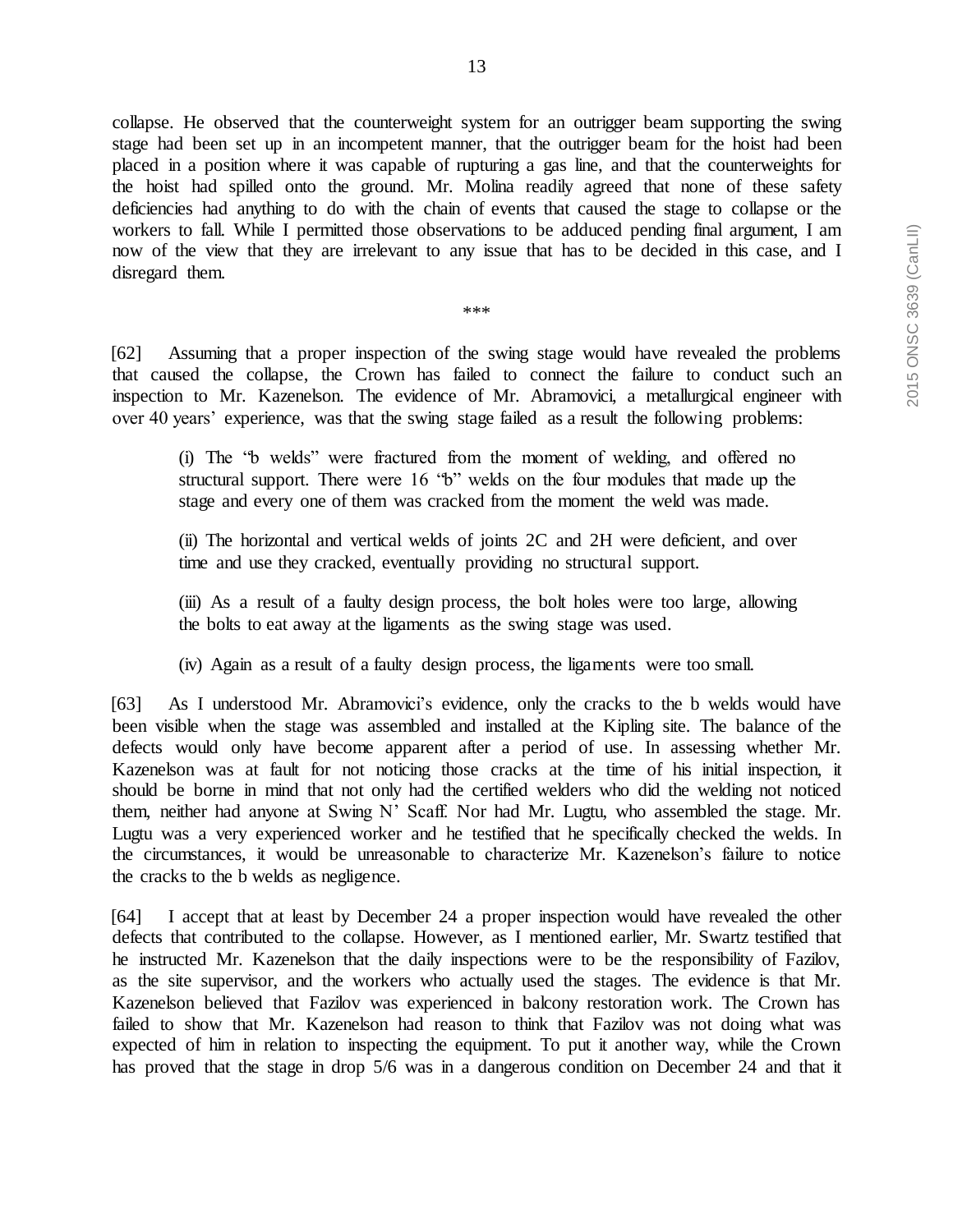should not have been in use, the Crown has not shown that the fact that it was being used was the consequence of a breach of Mr. Kazenelson's duty to protect the workers.

#### *(ii) The events of December 24*

[65] It is not in dispute that both Mr. Kazenelson and Mr. Swartz attended at the Kipling site for a period of time at the beginning of the day on December 24. Mr. Swartz testified that he arrived prior to Mr. Kazenelson and that he had a conversation with Mr. Fazilov about the plans for the day. Fazilov told him that a bit of work was to be done in drop 9 and then the workers were going to be pouring concrete in drop 5/6. When Mr. Kazenelson arrived, Mr. Swartz repeated what Fazilov had told him, and Mr. Kazenelson 'agreed' with it. Mr. Kamilov's recollection was that Mr. Kazenelson was complaining that the workers had not yet started working. Kamilov was feeling ill and decided to go home. When he left, Mr. Kazenelson was still at the site, with the workers gathered around him.

[66] Mr. Kazenelson then left the site and did not return until some point in the afternoon. What he did when he returned is a matter that is in dispute. As I have said, the task of the workers in drop 5/6 that day was to begin pouring concrete on the  $18<sup>th</sup>$  floor and to work their way down the building. It was necessary to use the swing stage for that purpose because with one exception the balcony doors in drop 5/6 had been screwed shut to prevent tenants from interfering with the work. The one exception was the door for apartment 1205. It was not screwed shut because the apartment was vacant and the workers were using it to get the water they needed to mix concrete.

[67] The position of the Crown is that when Mr. Kazenelson returned in the afternoon, Fazilov and the others were working somewhere above the  $13<sup>th</sup>$  floor. The Crown's theory is that Mr. Kazenelson had the stage bring him up to the workers so that he could help in the mixing and pouring of concrete. By the end of the day, the pouring had been completed in the balconies on the 13th floor. At that point, the Crown alleges, Mr. Fazilov, the five other workers and Mr. Kazenelson all boarded the swing stage from the  $13<sup>th</sup>$  floor balconies. Within seconds, the stage collapsed. Mr. Tojiddinov was the only person attached to a lifeline, and he was left dangling in the air. Mr. Kazenelson managed to scramble onto the balcony for apartment 1205, and he pulled Mr. Tojiddinov onto that balcony. The other five workers fell to the ground.

[68] The defence agrees that Mr. Kazenelson was on the balcony of apartment 1205 *after* the stage collapsed, and that he pulled Mr. Tojiddinov onto it. However, they submit, Mr. Kazenelson never helped the workers mix or pour concrete and he was never on the swing stage. Rather, shortly before the end of the day he took an elevator to the  $12<sup>th</sup>$  floor, walked through apartment 1205, came onto the balcony as the workers were boarding the swing stage, and saw for the first time that there insufficient lifelines. At that point, the defence submits, Mr. Kazenelson questioned Mr. Fazilov about the absence of lifelines and was told not to worry. Almost immediately after the workers finished boarding, the stage collapsed. When that occurred, Mr. Kazenelson was still standing on the balcony of apartment 1205.

[69] The testimony of Mr. Tojiddinov played a role in the development of the Crown's narrative of events. Indeed, the defence submits that the Crown's allegation that Mr. Kazenelson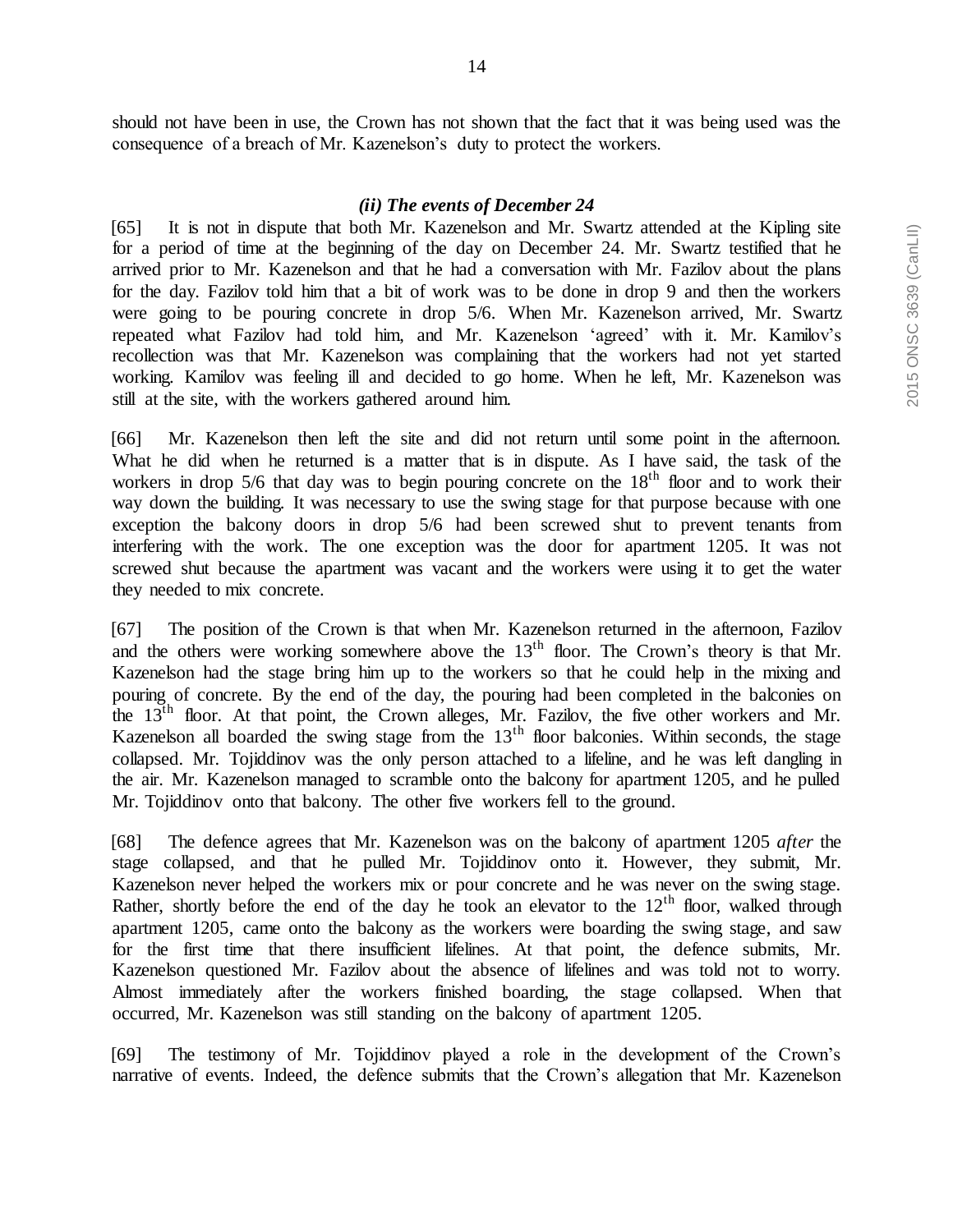was on the 13<sup>th</sup> floor and that he was on the stage when it collapsed rests substantially on that testimony. The defence submits that almost all of Mr. Tojiddinov's evidence should be rejected as incredible and unreliable.

[70] There are many reasons to be concerned about the credibility and reliability of Mr. Tojiddinov's account of the material events. The most obvious frailty is that the account that he gave here in relation to the role that Mr. Kazenelson played in those events is a different account from the one that he gave to the police on the day after the collapse and to the Ministry of Labour 2½ weeks after that.

[71] On December 25, Mr. Tojiddinov told the police that he had been on the ground operating the hoist, that Mr. Kazenelson was with him, that the two of them went up to the  $13<sup>th</sup>$ floor in the elevator and that they then went through an empty apartment onto the 13<sup>th</sup> floor balconies. He told the police that Mr. Kazenelson did *not* get onto the swing stage. Mr. Tojiddinov was not under oath when he made that statement, but he was, two weeks later, on January 11, 2010, when he was interviewed by investigators with the Ministry of Labour. At that time he essentially repeated the account that he had provided to the police on December 25. Specifically, he reaffirmed that while six persons had boarded the stage, Mr. Kazenelson had remained on the balcony.

[72] Mr. Tojiddinov agreed that his testimony was inconsistent with what he had told the police and the Ministry of Labour. His explanation was that almost immediately after the collapse, while the surviving workers were still huddled at the site, Mr. Kazenelson began asking him to distance him from involvement in what had happened. He said that Mr. Kazenelson told him "I have a family". Mr. Tojiddinov testified that he agreed to lie because he felt sorry for Mr. Kazenelson.

[73] It is not clear when the account that Mr. Tojiddinov gave in court first surfaced, but it appears that he maintained the essence of his original account through a further three police or Ministry of Labour interviews, one of which (on April 17, 2010) was again under oath or solemn affirmation.

[74] The fact that Mr. Tojiddinov has made prior statements under oath that are inconsistent with his testimony here is not the only matter that gives rise to concern about his credibility and reliability. Another area is his evidence about a meeting that he had on April 14, 2011 with Detective Sedore and Constable Nebogatova. In that meeting, Tojiddinov told the officers, contrary to his prior statements, that he had not been operating the hoist on December 24. In cross-examination, the suggestion was put to him that he had changed his story because he was having financial and immigration problems, he did not have a job, he was in danger of being deported and he wanted help from the officers. Mr. Tojiddinov claimed to have no memory of the April 14 meeting. He agreed that he had immigration problems but he insisted that he did not recall discussing those problems with the police. In my opinion Mr. Tojiddinov's testimony in that respect was not credible. I do not accept that he cannot recall going to the police for help on something as important to his life as whether he was going to be deported.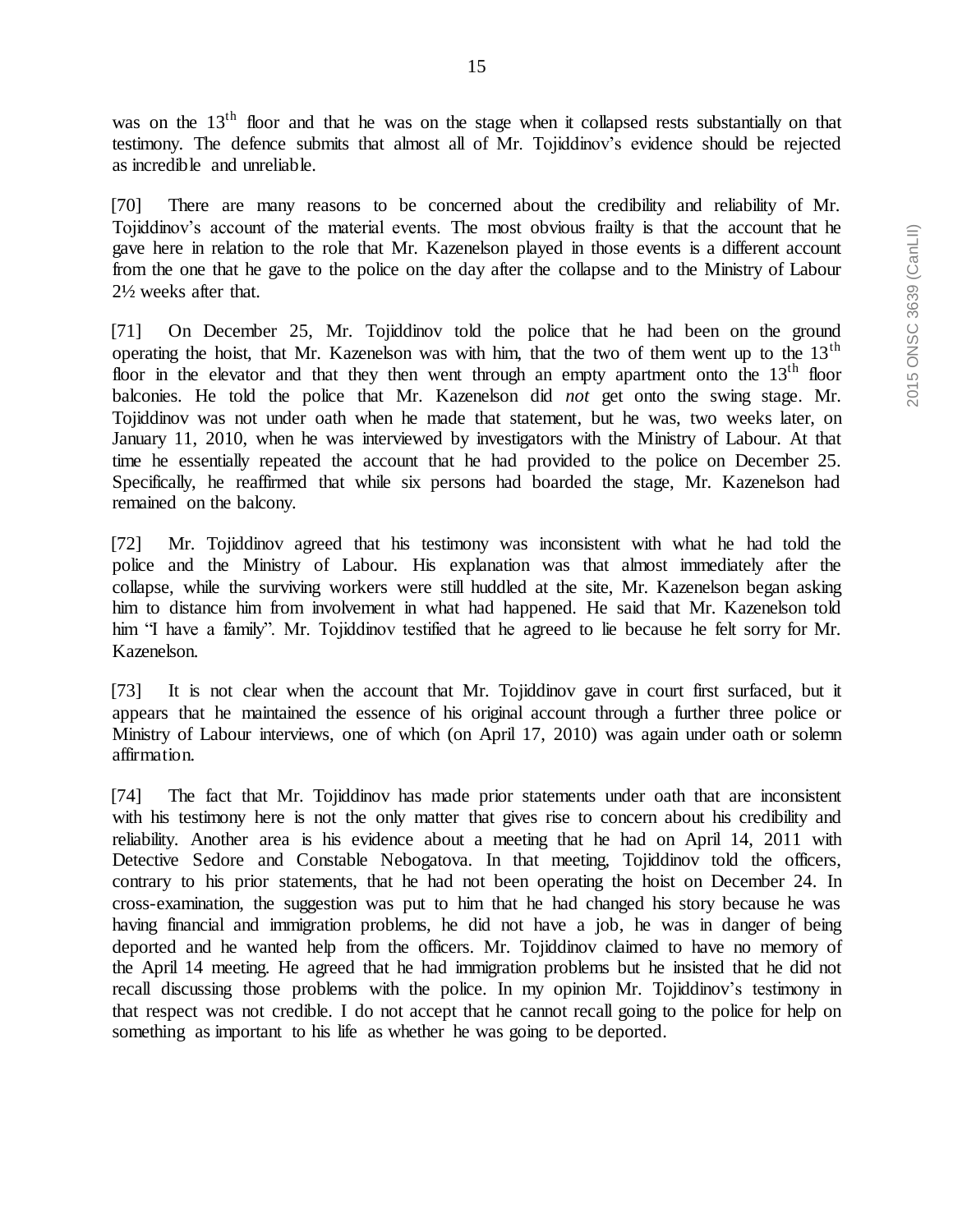[75] There were a number of other areas in which it was suggested that Mr. Tojiddinov could not keep his story straight. It was suggested, for example, that between the first and second days of his examination in-chief, his memory had suspiciously improved. It is true that Mr. Tojiddinov's memory was more expansive on the second day, but in fairness the Crown had not attempted to refresh his memory on the first day, and I did not take the Crown's success in doing so on the second day to be an indication that Mr. Tojiddinov had forgotten his 'script'.

[76] Mr. Tojiddinov was also cross-examined on, among other things, how often Mr. Kazenelson spoke to him about work, how many balconies Mr. Kazenelson had worked on that day, how quickly the stage collapsed after everyone got on, and whether the floor that he ended up on after the collapse was the last floor that had been worked on. There were inconsistencies in those areas, and those inconsistencies are relevant to an assessment of Mr. Tojiddinov's reliability and credibility. In fairness, however, some of frailties in his evidence were either minor or no more than one would expect from an unsophisticated witness who was testifying more than five years after the relevant events. Many of his memory failures were not about what had happened but about what he had said on other occasions about what had happened. Through no fault of counsel, cross-examination in that regard was often difficult because not only were the questions and the answers here being filtered through interpreters, so too had been the prior statements with respect to which the witness was being challenged.

[77] Be that as it may, the fact that Mr. Tojiddinov has provided two different versions of the material events, both of them under oath, and the fact that he was less than truthful here about his memory of the April 14, 2011 meeting with the police, makes reliance on his testimony dangerous. Before acting on his testimony, I agree, I should be satisfied that there is confirmation for it. I am satisfied, however, that there is substantial confirmation for the material portions of his account.

*(a) Mr. Tojiddinov's testimony that the workers boarded the stage from the 13th floor balconies* [78] Mr. Tojiddinov testified that the workers boarded the stage from the  $13<sup>th</sup>$  floor balconies. The defence submits that Mr. Tojiddinov's testimony in that respect should be rejected. The position of the defence is that the workers boarded from the  $12<sup>th</sup>$  floor balconies, which would explain how Mr. Kazenelson could have been on the balcony for apartment 1205 after the collapse without having ever been on the stage.

[79] There are a number of circumstances that, taken together, overwhelmingly confirm Mr. Tojiddinov's evidence that the workers were on the 13<sup>th</sup> floor when they boarded the stage at the end of the day:

(i) The evidence is that the installation of the forms for the concrete repairs in drop 5/6 had been completed before December 24. What the workers were doing on the  $24<sup>th</sup>$  was pouring concrete into the forms, beginning at the top of the building and working down.

(ii) The photographs of the balconies on the  $12<sup>th</sup>$  and  $13<sup>th</sup>$  floors in drop 5/6 together with the observations of Guy Costa, a Health and Safety Officer with the Ministry of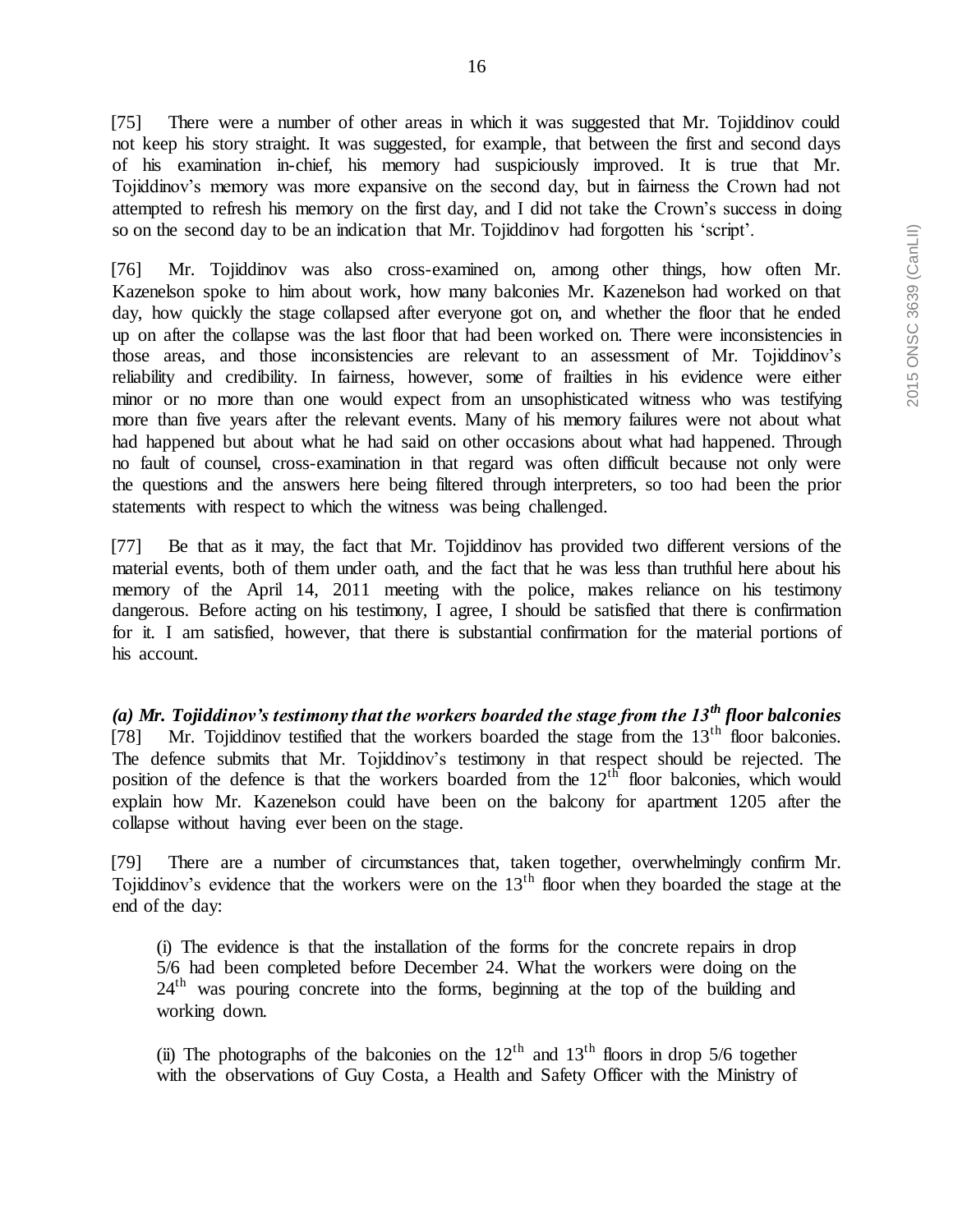(iii) The position of the swing stage at the moment of collapse is inconsistent with the workers having boarded from the  $12<sup>th</sup>$  floor balconies. On December  $25<sup>th</sup>$  2009, the day following the collapse, Mr. Molina attended at the scene and made measurements. Based on those measurements, there is no real dispute as to the position of the swing stage at the moment it collapsed.<sup>7</sup> Mr. Molina found that the height of each balcony (floor to ceiling) was 96 inches. The bottom of the swing stage – that is, the platform on which the workers were standing – was  $51\frac{1}{4}$  inches above the floor of the  $12<sup>th</sup>$  floor balconies. Thus, at the moment of collapse, the bottom of the stage was about 45 inches below the bottom of the 13<sup>th</sup> floor balcony. However, the railing of the stage on the balcony side was 26¾ inches above the floor of the stage, which means that the railing of the stage was 78 inches (51¼ plus 26¾, or  $6\frac{1}{2}$  feet) above the floor of the  $12<sup>th</sup>$  floor balconies, and only 18 inches below the bottom of the  $13<sup>th</sup>$  floor balcony. If the workers were working on the  $12<sup>th</sup>$  floor balconies, it makes no sense that they would have parked the stage at that location.

(iv) It also makes no sense, however, that the position of the stage at the moment of collapse was its position when the workers climbed aboard. Based on Mr. Molina's measurements, the floor of the stage would have been close to 8 feet below the top of the railing of the balconies for the apartments on the  $13<sup>th</sup>$  floor.<sup>8</sup> The only reasonable inference is that the workers had boarded the stage on the  $13<sup>th</sup>$  floor, that the stage had started to descend, and that it collapsed after descending several feet.

(v) In arguing against the viability of that explanation, the defence urged the court to find, based on Mr. Tojiddinov's evidence, that the stage collapsed within a second of everyone getting on. That would have left no time for it to have descended several feet from the  $13<sup>th</sup>$  floor. A fair reading of Mr. Tojiddinov's evidence, however, is that he could not be precise as to how quickly the stage collapsed after everyone boarded. At one point he said that it might have been as long as 15 or 20 seconds.

(vi) Had the workers been working on the  $12<sup>th</sup>$  floor balconies, there would have been no need for all six of them to clamber up and over the railing of the stage,  $6\frac{1}{2}$  feet above the floor, because at least some of them could have exited through apartment 1205 and taken the elevator.

 $\overline{a}$ 

 $<sup>7</sup>$  Based on a subsequent examination of photographs, Mr. Molina developed an alternate theory</sup> concerning the position of the stage, which counsel have referred to as the 'downward drift' theory. I agree with the defence that the basis for this alternate theory is so frail and speculative that the theory should be rejected.

<sup>&</sup>lt;sup>8</sup> That is, 42<sup>3</sup>/4 inches from the top of the balcony railing to the top of the floor slab, 7<sup>1</sup>/4 inches to the bottom of the floor slab, 18¼ inches to the top of the railing of the stage, 26¾ inches to the stage platform, for a total of 95 inches, or 7 feet, 11 inches.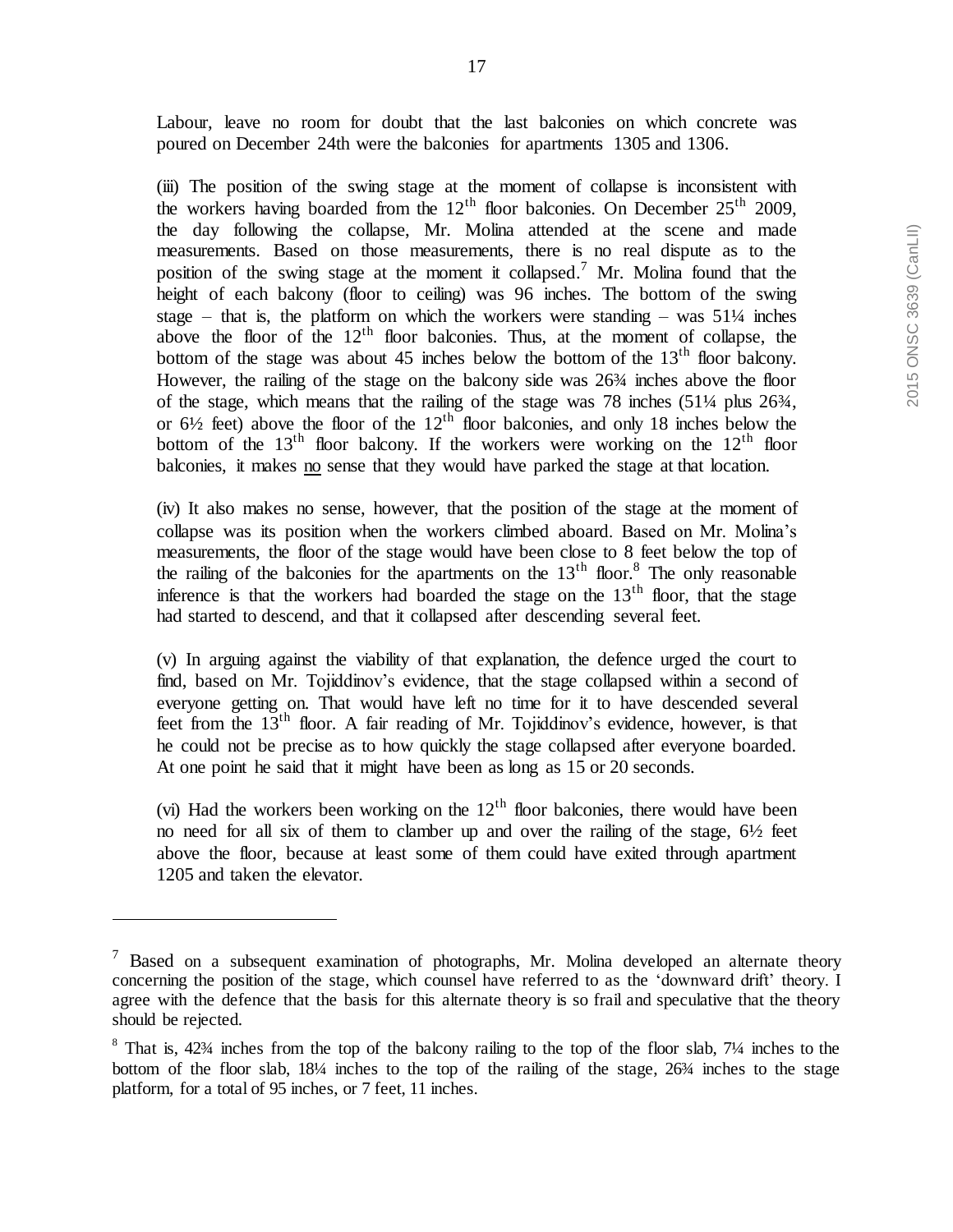[80] Taken together, those circumstances not only confirm Mr. Tojiddinov's evidence that the workers boarded the stage on the  $13<sup>th</sup>$  floor, they establish that fact independently of his evidence.

[81] Much was made of the fact that Mr. Tojiddinov had told the police that he had been operating the hoist at ground level that afternoon, and that Mr. Kazenelson was with him. However, Mr. Tojiddinov was clearly on the same floor as the workers at the end of the day – how else could he have gotten onto the stage with them just before it collapsed? The only reasonable inference is that at the end of the day he was working with the others pouring concrete.

# *(b) Mr. Tojiddinov's testimony that Mr. Kazenelson was with the workers on the 13th floor balconies*

[82] Mr. Tojiddinov's testimony was that not only were the workers on the  $13<sup>th</sup>$  floor balconies at the end of the day, so too was Mr. Kazenelson. Once again, there are a number of circumstances that tend to confirm Mr. Tojiddinov's evidence.

[83] First, one part of Mr. Tojiddinov's evidence that the defence urged the court to accept was his testimony that when Mr. Kazenelson came up to where the workers were, as they were boarding the stage, he asked Fazilov 'where are the lifelines'. I accept that Mr. Kazenelson said that. However, bearing in mind that I am satisfied that the workers were on the  $13<sup>th</sup>$  floor balconies, the only reasonable inference is that Mr. Kazenelson was as well. If the workers were on the  $13<sup>th</sup>$  floor balconies and Mr. Kazenelson was on the  $12<sup>th</sup>$  floor, they would have been separated not only by the floor and railings of the  $13<sup>th</sup>$  floor balconies but also by the 40-foot swing stage. Mr. Kazenelson would not have been in a position to see what the workers were doing or to be having a conversation with Fazilov about lifelines.

[84] Second, it makes no sense that Mr. Kazenelson would have gone to the  $12<sup>th</sup>$  floor simply to stand by himself on the balcony of apartment 1205. The work was behind schedule, the deadline for completion was fast approaching, Mr. Kazenelson had asked the workers if they could finish the work by the end of the day and they were clearly not going to be able to do that. Circumstantially, those considerations tend to confirm Tojiddinov's evidence that Mr. Kazenelson went to where the work was occurring, namely on the  $13<sup>th</sup>$  floor balconies.

[85] Third, there is the evidence of Marissa Ortiz. It is common ground that after the collapse both Mr. Kazenelson and Tojiddinov were on the balcony for apartment 1205. Ms Ortiz was the property manager of the two buildings at the Kipling site. On the afternoon of December 24 she was in her first floor apartment at 2737 Kipling when she heard a loud bang. She went to her balcony to see what was going on, and she saw the two pieces of the swing stage hanging in the air. She saw someone trying to climb onto a balcony and another person standing on the balcony. She immediately ran over to 2757 Kipling, where she met up with Mr. Kazenelson. She asked him what had happened and he said that his guys fell. She asked him if he was 'there', and he said yes. She asked him if he was the one hanging on the balcony and again he said yes. She asked if he was okay and he said yes.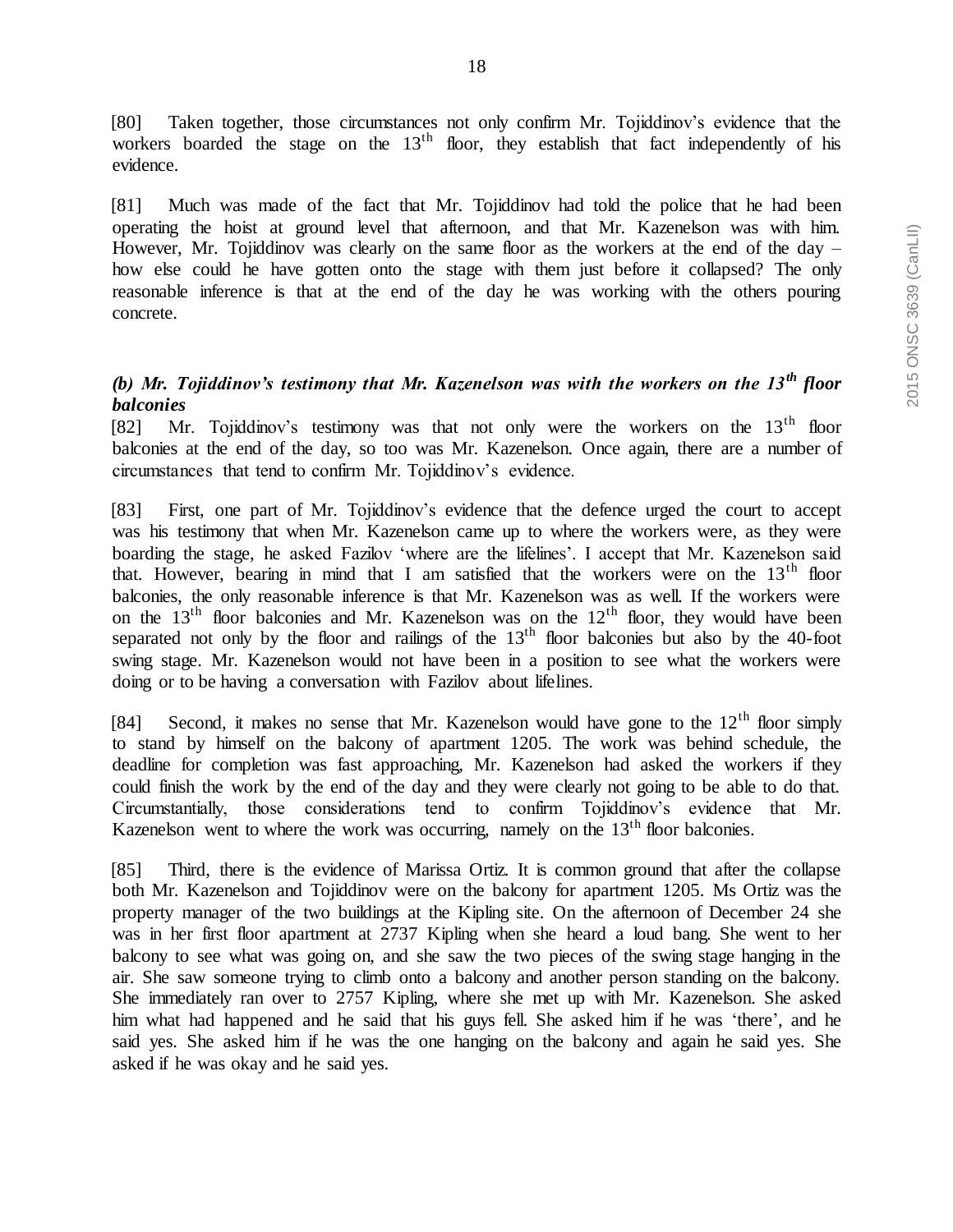[86] Ms Ortiz was not sure whether Mr. Kazenelson understood her question about hanging on the balcony, for two reasons. First, he was really nervous at the time. Second, the elevators in the building were very slow and she wondered whether he would have had time to get down to the ground in the interval between when she saw the persons on the balcony and her arrival. She was cross-examined about whether she was sure that Kazenelson actually said what she reported, but in my view the cross-examination did not raise any doubt about what she had said in-chief. In reexamination she adopted her prior statement that Mr. Kazenelson told her it was he who was hanging 'from' the balcony.

[87] I accept Ms Ortiz's evidence that what she saw was one person 'hanging from' the balcony and one person standing on the balcony. The defence submits that the Crown's theory is that only one person was ever hanging from the  $12<sup>th</sup>$  floor balcony – namely Mr. Tojiddinov – and thus that it would not make sense that Mr. Kazenelson would have said that it was he who was hanging there. However, it is not the Crown's position that the only person who was ever hanging from the balcony was Tojiddinov. The Crown's position is that Mr. Kazenelson was on the swing stage when it collapsed and that he somehow managed to scramble to safety. The explanation that Mr. Kazenelson gave to Mr. Tojiddinov was that he had been hanging onto Tojiddinov's lifeline and the balcony, and that when the stage broke he had managed to pull himself onto the balcony. The statement that Ms Ortiz testified that Mr. Kazenelson made – that he had been hanging from the balcony – is *not* inconsistent with the Crown's theory of what happened.

[88] I agree that the person whom Ms Ortiz *saw* hanging from the balcony was probably Mr. Tojiddinov and that the person standing on the balcony must have been Mr. Kazenelson, but Mr. Kazenelson would not have known at which point in the scramble to safety Ms Ortiz had made her observation.

[89] I find as a fact that Mr. Kazenelson made the statement that was testified to by Ms Ortiz. That statement tends to confirm Mr. Tojiddinov's evidence that Mr. Kazenelson had been with the workers on the  $13<sup>th</sup>$  floor and that he boarded the stage with the workers. It also tends to confirm his evidence of the explanation that Mr. Kazenelson gave for how he was able to scramble to safety. Indeed, when combined with the circumstantial evidence concerning the collapse of the stage, the statement to Ms Ortiz constitutes an independent basis for inferring that Mr. Kazenelson must have boarded the stage.

[90] Fourth, the evidence of Mykhaylo Chernikov also tends to confirm the testimony of Mr. Tojiddinov. Mr. Chernikov was putting up forms in drop 7/8 all day on December 24. He testified that he saw Mr. Kazenelson at the Kipling site at the beginning of the day but then did not see him until after lunch. After lunch, he noticed Mr. Kazenelson's white SUV on site, and then he saw him on "the balcony" in drop 5/6. He was not sure about the floor, but he said it was "maybe the 14<sup>th</sup>". He said that Mr. Kazenelson was holding a big shiny thermos and that he was drinking from it. He said that it was "not too long before the accident", but how long before was unclear. After refreshing his memory, he said that it was around 3:00 or 3:30 p.m. After being referred to his December  $24<sup>th</sup>$  statement to the police, he said it was half an hour to 45 minutes before the collapse. In cross-examination by the defence, he said it may have been "15 minutes or half an hour before", that it was "hard to tell".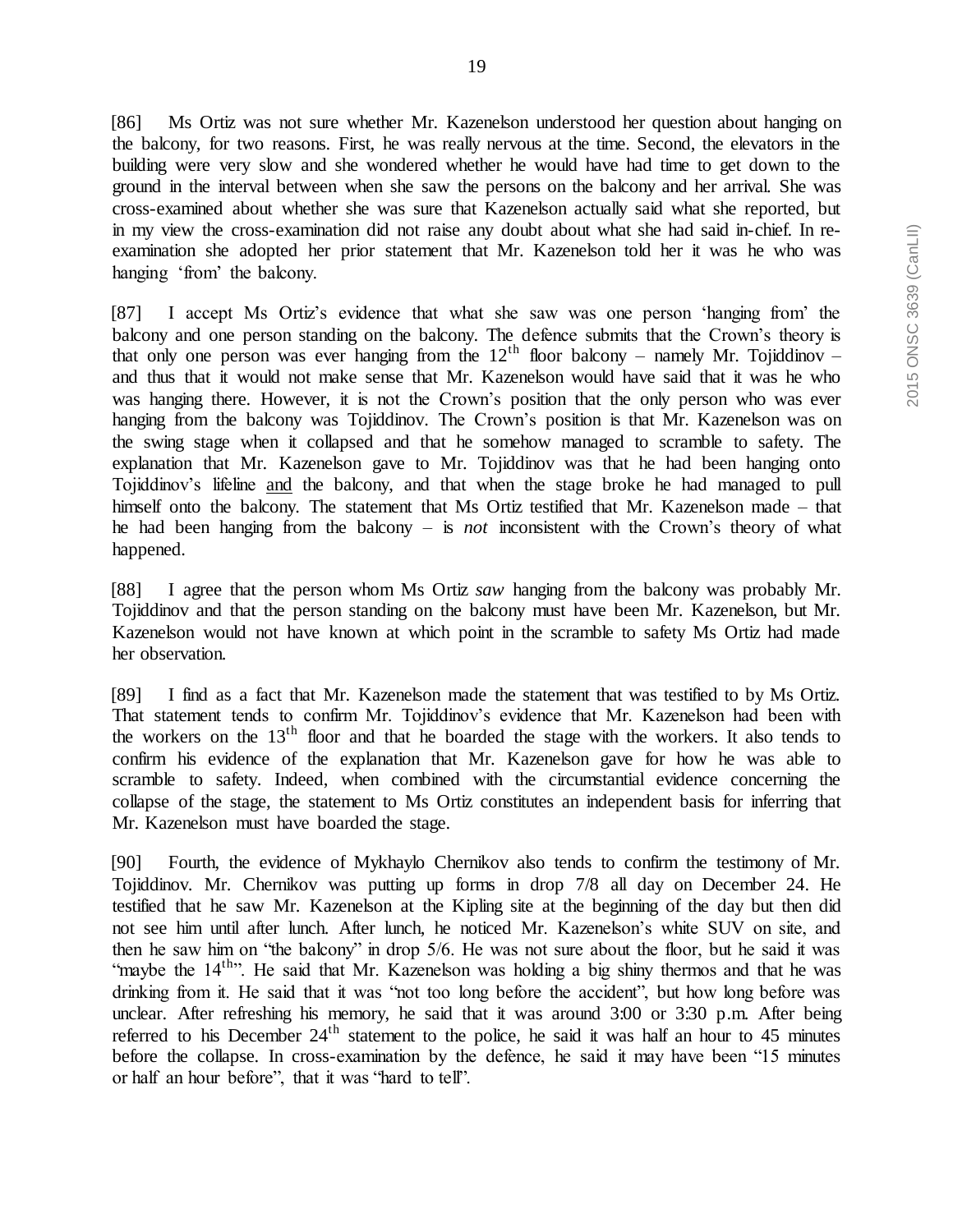[91] Mr. Chernikov was asked if there were other workers on the balcony with Mr. Kazenelson, and he responded: "They were there, but I didn't… I know they were there but he was standing and they were just kneeling... So I didn't see them". He explained that they were kneeling behind the balcony guardrail, inside the balcony. I did not understand that response to leave open the possibility that Mr. Kazenelson was on a different balcony from the workers. That possibility was never suggested to Mr. Chernikov. He would know what floor the workers were on because of where the 40-foot swing stage was located. I am satisfied that Chernikov perceived Mr. Kazenelson to be on the same balcony as the workers.

[92] The Crown was granted leave to cross-examine Mr. Chernikov on a portion of a statement that he gave to the police a few hours after the collapse of the stage. In that statement, he had said that "around 2 or 3 o'clock [Kazenelson] went on the stage as well". Mr. Chernikov acknowledged that he had made that statement but he declined to adopt it as the truth.

[93] In examination in-chief, Mr. Chernikov was clear that the person he saw on the balcony was Mr. Kazenelson. Mr. Chernikov was well situated to make that determination – he had worked at the Kipling site for about a month, Mr. Kazenelson regularly came to the site, Mr. Kazenelson had spent an entire day training and testing him, and he had seen Mr. Kazenelson at the site that morning. Further, at the time he made his observation Mr. Chernikov was working on drop 7/8, which is separated from drop 5/6 by what appears to be about 20 to 30 feet. Mr. Chernikov's stage was a couple of floors above where Kazenelson was standing, but they were not far apart. He was able to observe that the object in Mr. Kazenelson's hands was a thermos, that it was big, that it was shiny, and that he was drinking from it.

[94] At the end of the examination in-chief, however, Mr. Chernikov said that he had "assumed" that the person was Mr. Kazenelson. In light of what I have just said, that was a surprising answer. In any event, I am satisfied that while he may have been unable to say why he knew it was Kazenelson, he believed that it was. His sudden uncertainty, which followed on the heels of his departure from what he had told the police about Mr. Kazenelson boarding the stage, did not strike me as genuine.

[95] In any event, Mr. Chernikov never resiled from his evidence that he saw a man who he assumed to be Mr. Kazenelson standing on the balcony drinking from a thermos as the workers continued to mix and pour concrete. Bearing in mind that Fazilov was a 'working supervisor', that is, someone who worked alongside his men, it seems more probable than not that this person, who was watching the work rather than doing it, was Mr. Kazenelson, particularly in light of the fact that it is undisputed that Mr. Kazenelson was either on the same balcony as the workers or the one below.

[96] On the totality of the evidence – the circumstantial evidence, the evidence of Chernikov, the evidence of Ortiz, and the evidence of Tojiddinov – I am satisfied beyond a reasonable doubt that Mr. Kazenelson was on the  $13<sup>th</sup>$  floor balconies with the workers.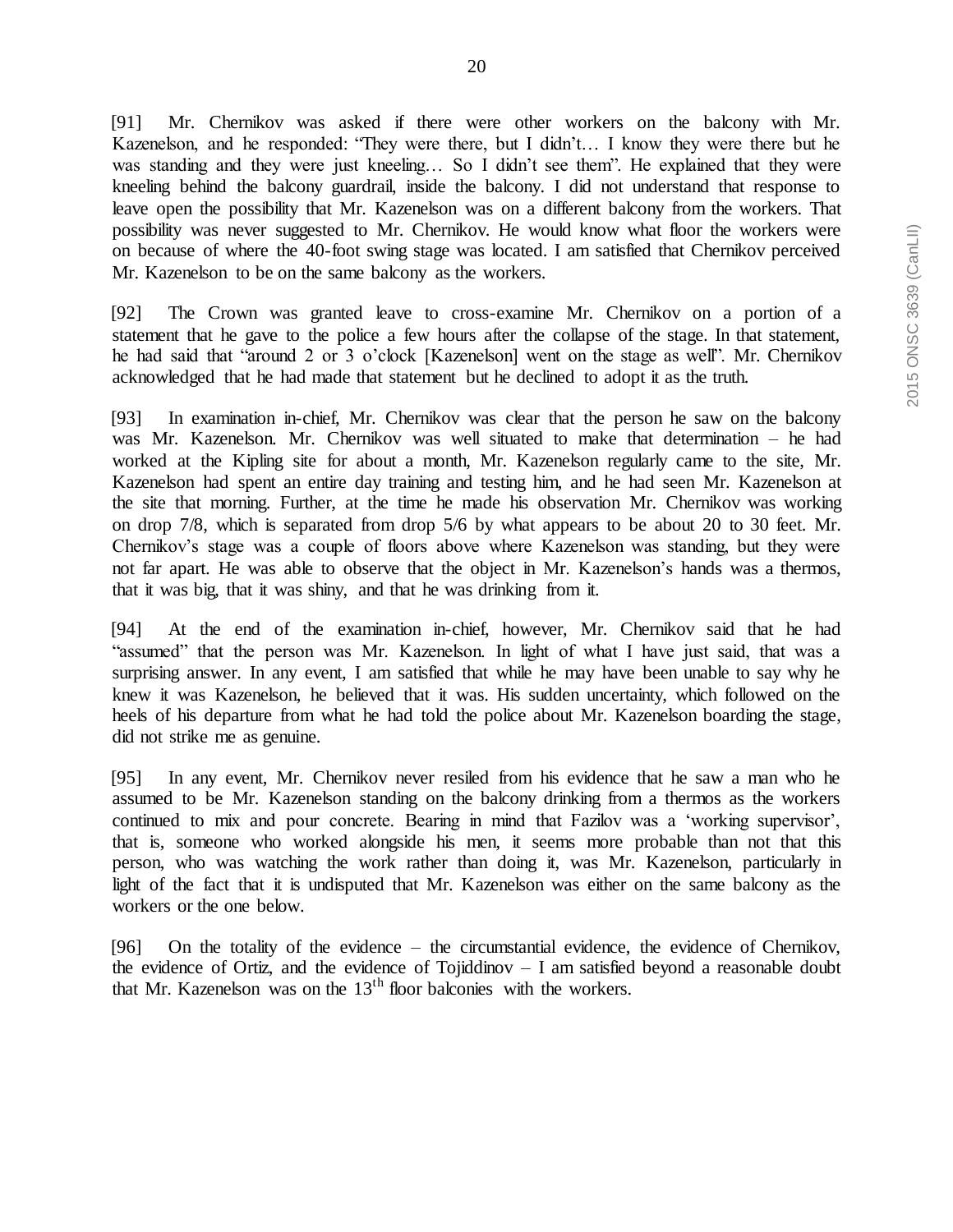#### *(c) Mr. Tojiddinov's testimony that Mr. Kazenelson boarded the stage with the workers*

[97] Mr. Tojiddinov's testimony was that Mr. Kazenelson not only was with the workers on the 13th floor balconies when they boarded the stage at the end of the day, but that he boarded with them.

[98] For the reasons I have stated, I am satisfied beyond a reasonable doubt that Mr. Kazenelson was on the 13<sup>th</sup> floor balconies with the workers at the end of the day. Once that finding is made, the circumstantial evidence strongly confirms Mr. Tojiddinov's evidence that Kazenelson boarded the stage with the workers.

[99] First, because the balcony doors had been screwed shut, the only way to get off the 13th floor was by way of the swing stage – it would make no sense for Mr. Kazenelson to remain by himself on a 13<sup>th</sup> floor balcony when the stage departed. Second, it is undisputed that after the collapse Mr. Kazenelson was on the balcony of apartment 1205. If, as I have found, he was on the 13<sup>th</sup> floor prior to the collapse, he could only have gotten to the  $12<sup>th</sup>$  floor by way of the swing stage. And third, he told Marissa Ortiz that it was he who had been "hanging from" the balcony.

[100] The defence submits that if Mr. Kazenelson had been on the swing stage and not tied off he would have suffered the same fate as the five workers who fell. In that regard the defence relies on the evidence of Mr. Abramovici as to the mechanism of the collapse and the speed with which it must have occurred. In the circumstances, the defence submits, Mr. Kazenelson could not have made it off the stage and onto the balcony of apartment 1205.

[101] According to Mr. Tojiddinov, however, Mr. Kazenelson explained that "…he was holding on to the balcony, holding on to the lifeline, and he had just enough time to climb over." There is nothing implausible about that explanation. It would have been sensible for Mr. Kazenelson to be holding onto Tojiddinov's lifeline if he was not attached to one himself, and sensible to maintain manual contact with the balcony as the stage began to descend. As I said earlier, Mr. Tojiddinov's evidence as to what Mr. Kazenelson told him finds support in the statement that Mr. Kazenelson made to Marissa Ortiz – that he had been 'hanging' on or from the balcony after the collapse.

[102] Once it is accepted that Kazenelson was on the  $13<sup>th</sup>$  floor balcony prior to the workers boarding the stage, then completely apart from Mr. Tojiddinov's testimony the only reasonable inference is that Mr. Kazenelson used the swing stage to get there (either by having it sent down to ground level or by having it collect him on the  $12<sup>th</sup>$  floor) and that he was on the swing stage when it collapsed. However, and in any event, the circumstantial evidence provides compelling confirmation for Tojiddinov's account.

[103] I am satisfied beyond a reasonable doubt that Kazenelson was on the stage at the time of the collapse.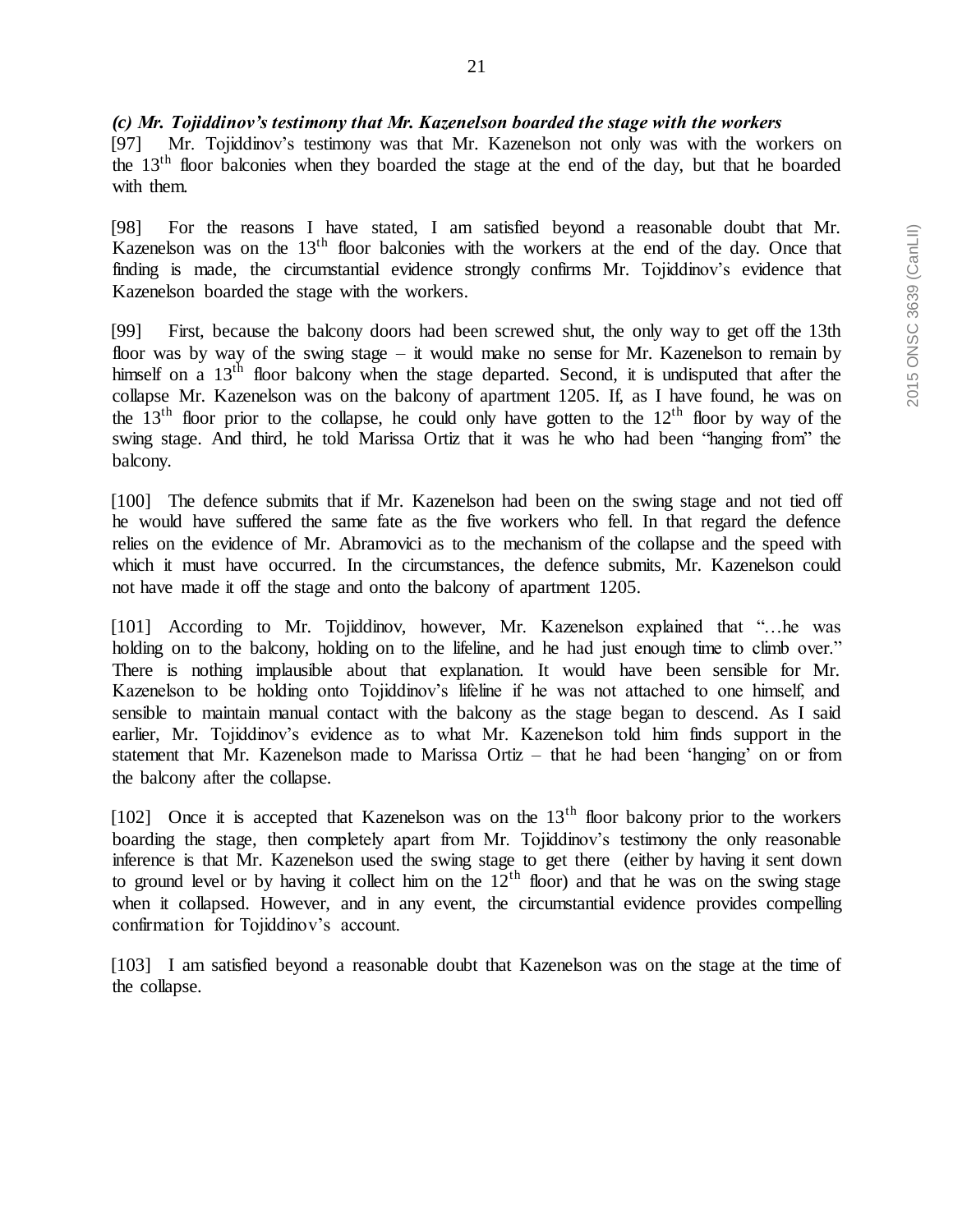# *(d) Mr. Tojiddinov's testimony that Mr. Kazenelson was assisting the workers to mix and pour concrete*

[104] Mr. Tojiddinov testified that Mr. Kazenelson was not only with the workers on the  $13<sup>th</sup>$ floor but that he was assisting them by mixing concrete. He further testified that Mr. Kazenelson may have done this on more than one floor. Neither the evidence of Ms Ortiz nor that of Mr. Chernikov tends to confirm those parts of Tojiddinov's testimony.

[105] With respect to whether Mr. Kazenelson helped the workers on more than one floor Mr. Tojiddinov's evidence was equivocal. In examination in-chief, he said it was more than one but in cross-examination he said it was only one. In re-examination he reverted back to 'more than one'. I am not prepared to find that it was more than one.

[106] However, I believe Mr. Tojiddinov's evidence that Mr. Kazenelson was assisting in the work on the  $13<sup>th</sup>$  floor balconies. I do so because for the reasons I have explained I am satisfied beyond a reasonable doubt that he was telling the truth when he testified that Mr. Kazenelson was with the workers on those balconies and that he boarded the stage at the end of the day. If he was telling the truth about those things, what would be the basis for doubting his evidence that Mr. Kazenelson was assisting with the work? Having said that, whether Mr. Kazenelson was physically assisting the workers or merely supervising them is a minor point and nothing of significance turns on it.

### *(iii) Summary of factual findings*

[107] In my opinion, the evidence establishes the following facts:

(i) As site supervisor, Fayzullo Fazilov had the primary responsibility for supervising the workers, assigning their tasks and ensuring that safety requirements were observed. However, it was Mr. Kazenelson's responsibility, one that he routinely and regularly exercised, to supervise Fazilov, to instruct him with respect to the tasks to be performed, to maintain records of the workers' hours and to deal with issues such as those that arose with the Ministry of Labour. Mr. Kazenelson was on top of workplace issues, he monitored what was going on and where necessary he exercised authority over the workers. Fazilov was the foreman, but Mr. Kazenelson was the boss and all the workers knew it.

(ii) Mr. Kazenelson was aware that Metron was under pressure to finish the restoration work by December 31. While he may not have known about the \$50,000 bonus that Fishman had offered, he and Mr. Swartz had had discussions in mid-November about the steps to be taken if the work was to be done by the end of the year. In the week or so before December 24, the pace of the work had significantly increased. On the evening of December 23, the day before the collapse, Mr. Kazenelson spoke to the workers and asked if they would be able to finish the work the next day. However, there is no evidence, apart from what occurred on December 24, that corners were being cut in order to meet the deadline.

(iii) When Mr. Kazenelson attended at the Kipling site on the morning of December 24, he knew that the focus of the work that day was to be the pouring of concrete in drop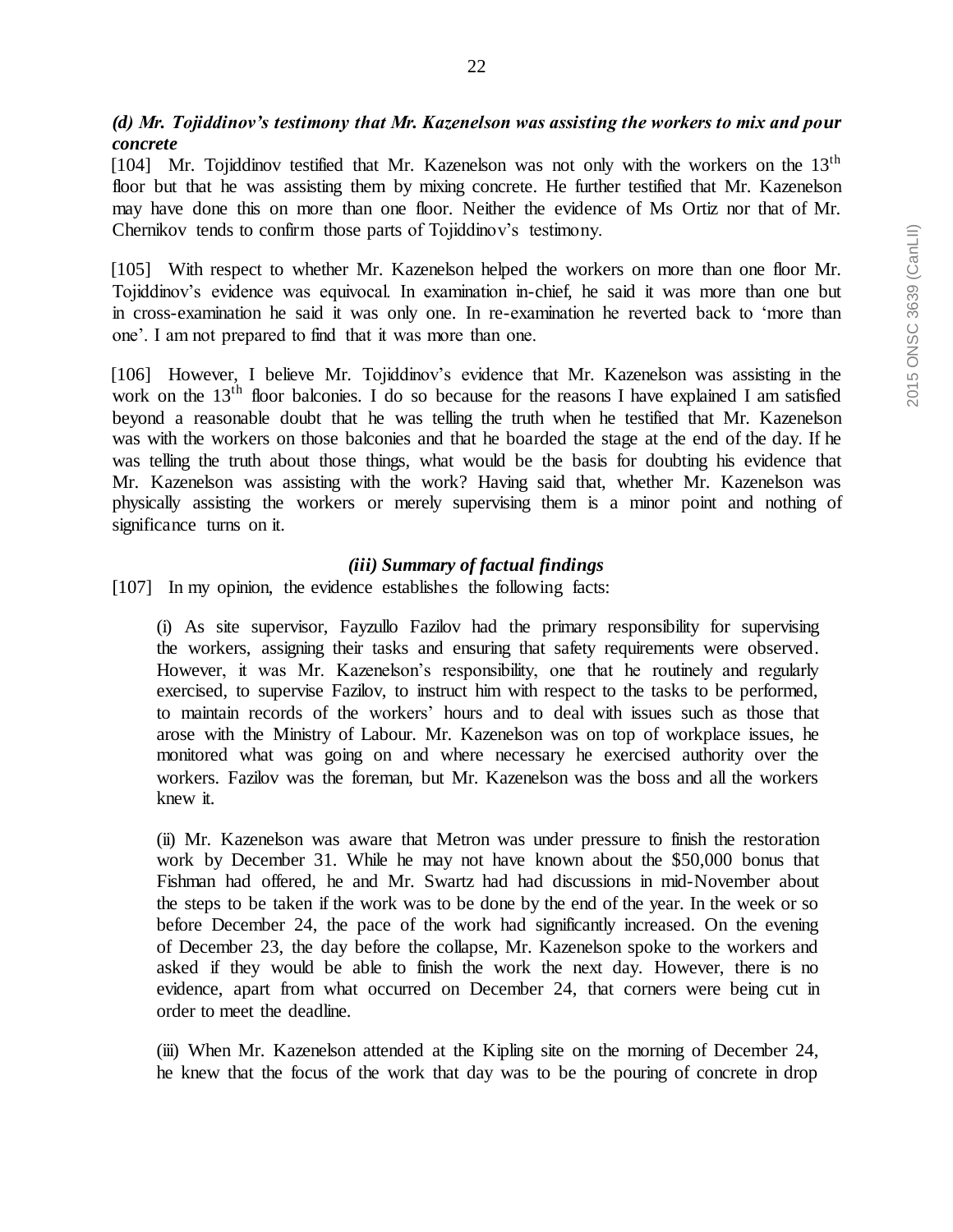23

5/6, that most of the workers were going to be engaged in that task, and that they were going to have to use the 40-foot swing stage to gain access to the balconies. Mr. Kazenelson had no knowledge as to what the capacity of the stage was because it had arrived without a capacity label.

(iv) Mr. Kazenelson was well aware that each worker who boarded the swing stage would have to be tied off to a separate lifeline. However, I am not satisfied that he knew, before he left the site that morning, that Mr. Fazilov was going to proceed without dropping additional lifelines for the additional workers.

(v) Mr. Kazenelson returned to the Kipling site in the afternoon, after lunch, perhaps toward the end of the day, but while the workers were still pouring concrete. When he returned, he went up and joined the workers. I am not able to determine whether they were working *above* the 13<sup>th</sup> floor at that point. However, I have no doubt that they were not below the  $13<sup>th</sup>$  floor.

(vi) The only way that Mr. Kazenelson could have joined the workers on the  $13<sup>th</sup>$  floor or above was by having the swing stage take him there. I am unable to determine whether he had the stage pick him up at ground level as Mr. Tojiddinov described, or whether he took the elevator to the  $12<sup>th</sup>$  floor and boarded the stage from apartment 1205. In either event, two workers had to be on the stage when it came to collect him because both motors had to be engaged for the stage to operate. In the circumstances, I have no doubt that at least by the point at which Mr. Kazenelson boarded the stage to join the workers he was aware that there were only two lifelines for everyone who was working in drop 5/6.

(vii) At some point after Mr. Kazenelson arrived on the balconies where the concrete was being poured, he asked Fazilov, in substance, 'where are the lifelines?' and Fazilov told him 'don't worry about it'. Mr. Kazenelson said nothing else and did nothing else in relation to the absence of lifelines.

(viii) Mr. Kazenelson was either assisting the workers in mixing and pouring the concrete or he was supervising them as they worked. Because I cannot determine whether the workers were on a floor higher than the  $13<sup>th</sup>$  when Mr. Kazenelson joined them, I cannot determine whether he travelled from floor to floor with them as they worked their way down the building. At the end of the day, however, he was with them on the  $13<sup>th</sup>$  floor balconies.

(ix) After pouring concrete on the  $13<sup>th</sup>$  floor, the workers loaded their tools onto the swing stage in preparation for the trip to ground level. Mr. Kazenelson assisted them in that regard. Then, Mr. Fazilov, the five other workers and Mr. Kazenelson all boarded the stage. The only person who tied off to a lifeline was Mr. Tojiddinov. Mr. Kazenelson was the last person to board. I am satisfied that the motors were engaged, that the stage began to descend and that it descended several feet before the two centre modules of the stage separated, the stage collapsed, and Fayzullo Fazilov, Aleksey Blumberg, Vladimir Korostin, Aleksandrs Bondarevs and Dilshod Marupov fell 100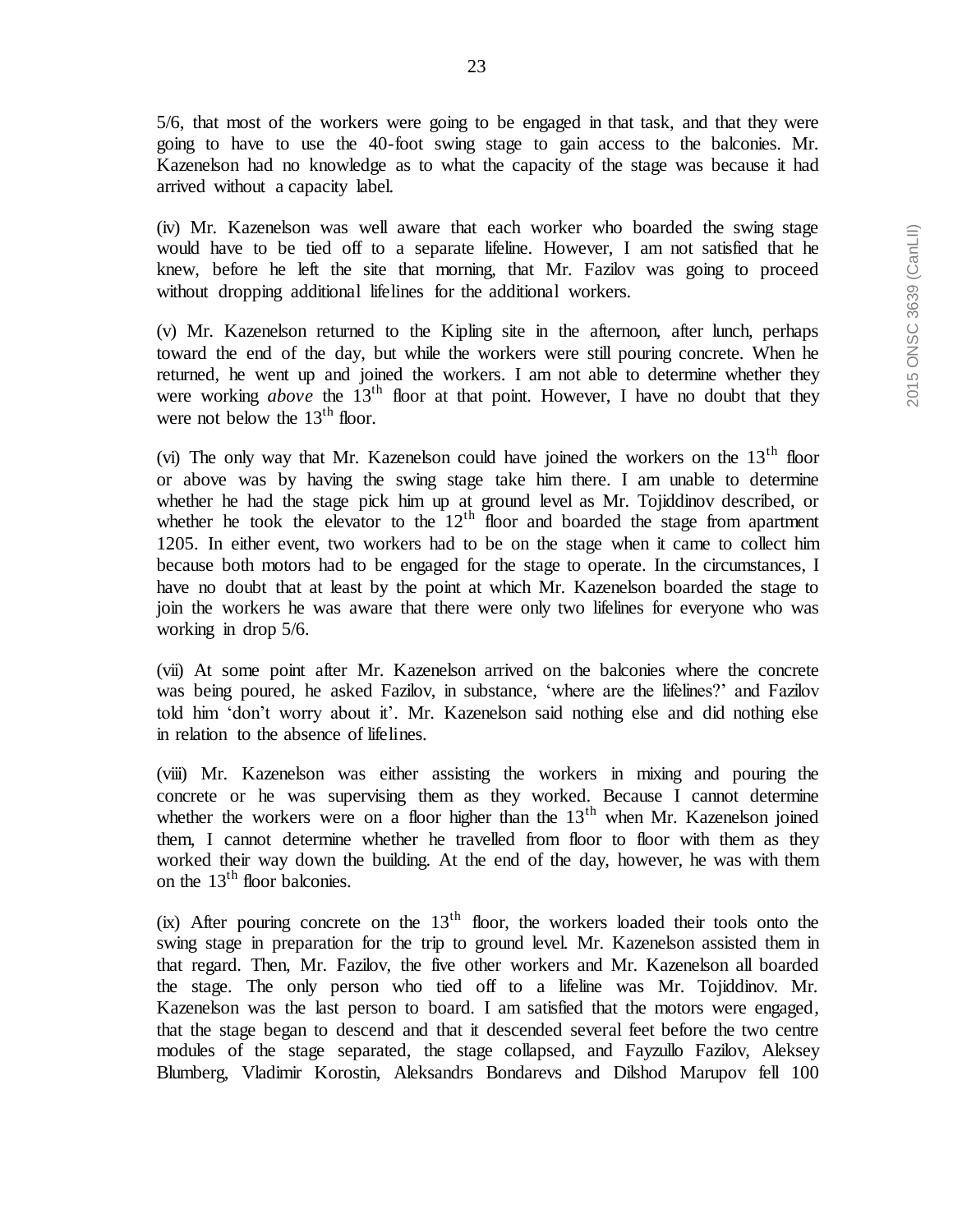feet or so to the ground. Mr. Tojiddinov, the only person who was tied off to a lifeline, was left dangling in mid-air. Mr. Kazenelson, who had been holding on to Tojiddinov's lifeline, managed to scramble onto the balcony of apartment 1205.

#### *C. Analysis*

#### *(i) Has the Crown Proved that Mr. Kazenelson was Criminally Negligent?*

[108] In order to succeed on the five counts before the court, the Crown must prove beyond a reasonable doubt (i) that Mr. Kazenelson was criminally negligent, and (ii) that by his criminal negligence he caused death or bodily harm.

[109] Section 219(1) of the *Criminal Code* provides that "everyone is criminally negligent who (a) in doing anything, or (b) in omitting to do anything that it is his duty to do, shows wanton or reckless disregard for the lives or safety of other persons." In this case, the Crown relies on part (b) of that definition. That is, the Crown alleges that Mr. Kazenelson failed to do something that it was his duty to do.

[110] Section 219(2) of the *Code* provides that for the purposes of s. 219(1), "duty" means a duty imposed by law. The duty relied on by the Crown is the duty imposed in s. 217.1 of the *Code,* which obliges everyone who has the authority to direct how another person does work or performs a task "to take reasonable steps to prevent bodily harm to that person or any other person arising from that work or task".

[111] Accordingly, to establish the *actus reus* of criminal negligence causing death (or bodily harm), the Crown must prove:

(a) that Mr. Kazenelson had the authority to direct how the workers employed by Metron did work or performed a task;

(b) that he failed to take reasonable steps to prevent bodily harm to those workers; and

(c) that in doing so, he showed wanton or reckless disregard for their lives or safety.

[112] Proof of 'wanton or reckless disregard' requires proof that that Mr. Kazenelson's conduct was a marked and substantial departure from what a reasonable person would do in the same circumstances.

[113] The "marked and substantial departure" standard applies not only to the *actus reus* of criminal negligence but also to the *mens rea*. A modified objective test is to be used in this respect. I am required to consider the facts that existed at the material time in light of Mr. Kazenelson's perception of them and to assess whether, in that context, his conduct constituted a marked and substantial departure from what would be reasonable in the circumstances. The Crown must prove either that Mr. Kazenelson adverted to an obvious and serious risk to the lives or safety of the workers and failed to act, or that he gave no thought to an obvious and serious risk and the need to take care.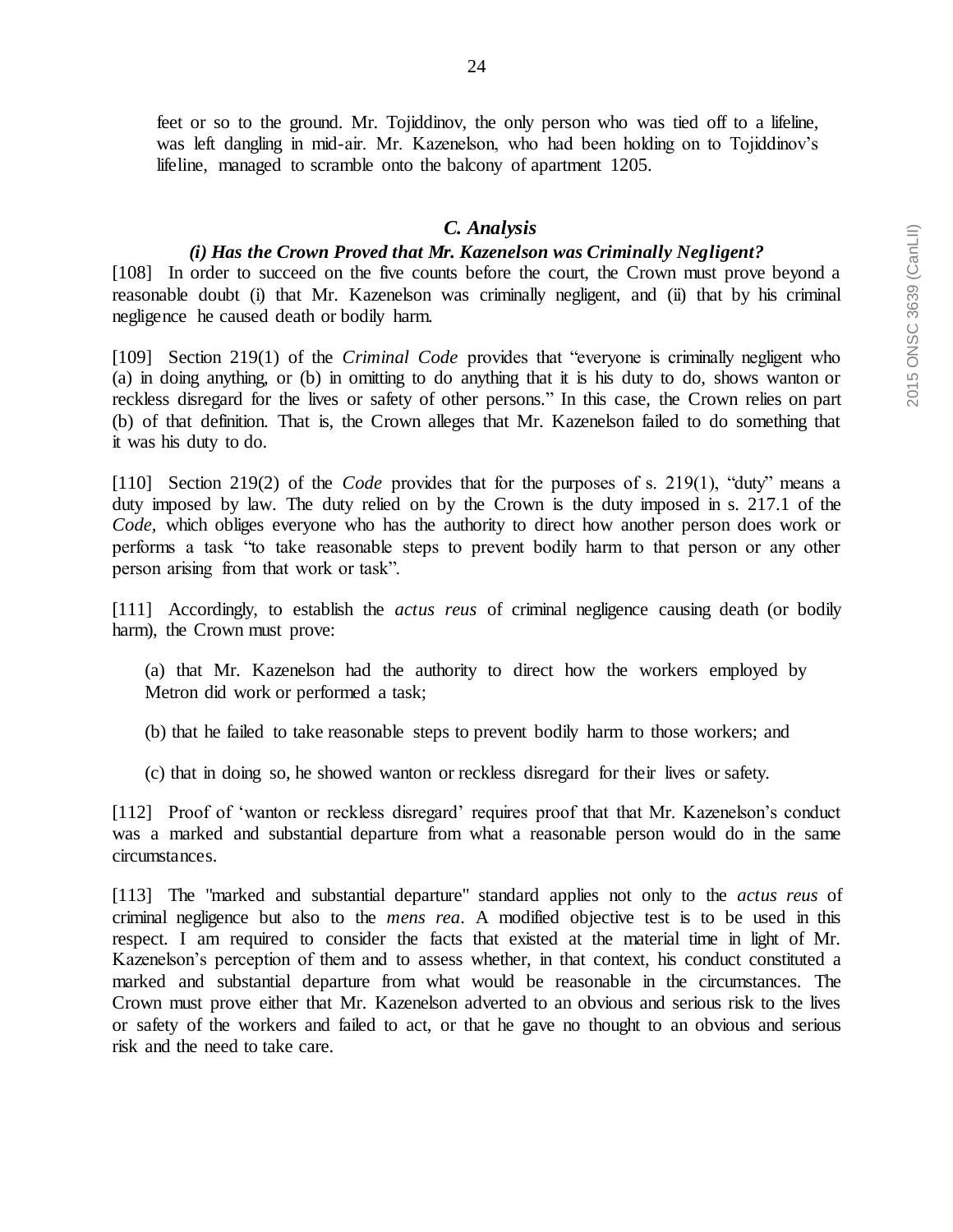[114] Insofar as the counts of criminal negligence causing death are concerned, the Crown must prove an additional element, namely that a risk of bodily harm that was neither trivial nor transitory was objectively foreseeable: *R. v. M.R*., 2011 ONCA 190, at paragraph 41.

### *(a) Did Mr. Kazenelson have the authority to direct how the workers employed by Metron did work or performed a task?*

[115] The defence concedes that Mr. Kazenelson had the authority to direct how the Metron workers did their work and thus that he was under a legal duty to take reasonable steps to prevent bodily harm to them.<sup>9</sup> That concession was well-founded in the evidence. As I have said, Mr. Kazenelson regularly and routinely exercised authority in the workplace and his presence at the job site on the afternoon of December 24, and in particular his presence on the balconies while the concrete was being poured, was an exercise of that authority. I am satisfied beyond a reasonable doubt that Mr. Kazenelson's duty under s 217.1 was engaged when he joined the workers that afternoon.

### *(b) Did Mr. Kazenelson fail to take reasonable steps to prevent bodily harm to the workers?*

[116] In determining whether Mr. Kazenelson failed to take reasonable steps to prevent bodily harm to the workers, the provisions of the *Occupational Health and Safety Act,* R.S.O. 1990, Chapter O.1 (*OHSA*) and the regulations passed thereunder are instructive.

[117] Section 1 of *OHSA* defines a "supervisor" as "a person who has charge of a workplace or authority over a worker". Mr. Kazenelson clearly fell within the scope of that definition. The *Act* further provides:

**27.** (1) A supervisor shall ensure that a worker,

(a) works in the manner and with the protective devices, measures and procedures required by this Act and the regulations; and

(b) uses or wears the equipment, protective devices or clothing that the worker's employer requires to be used or worn.

(2) Without limiting the duty imposed by subsection (1), a supervisor shall,

(a) advise a worker of the existence of any potential or actual danger to the health or safety of the worker of which the supervisor is aware;

… and

(c) take every precaution reasonable in the circumstances for the protection of a worker.

[118] *Ontario Regulation 213/91*, "the *Construction Regulation*", was made under the authority of *OHSA*. The following sections of the *Regulation* are relevant to this case:

**1.** (1) In this Regulation,

 $9<sup>9</sup>$  At paragraph 51 of their written submissions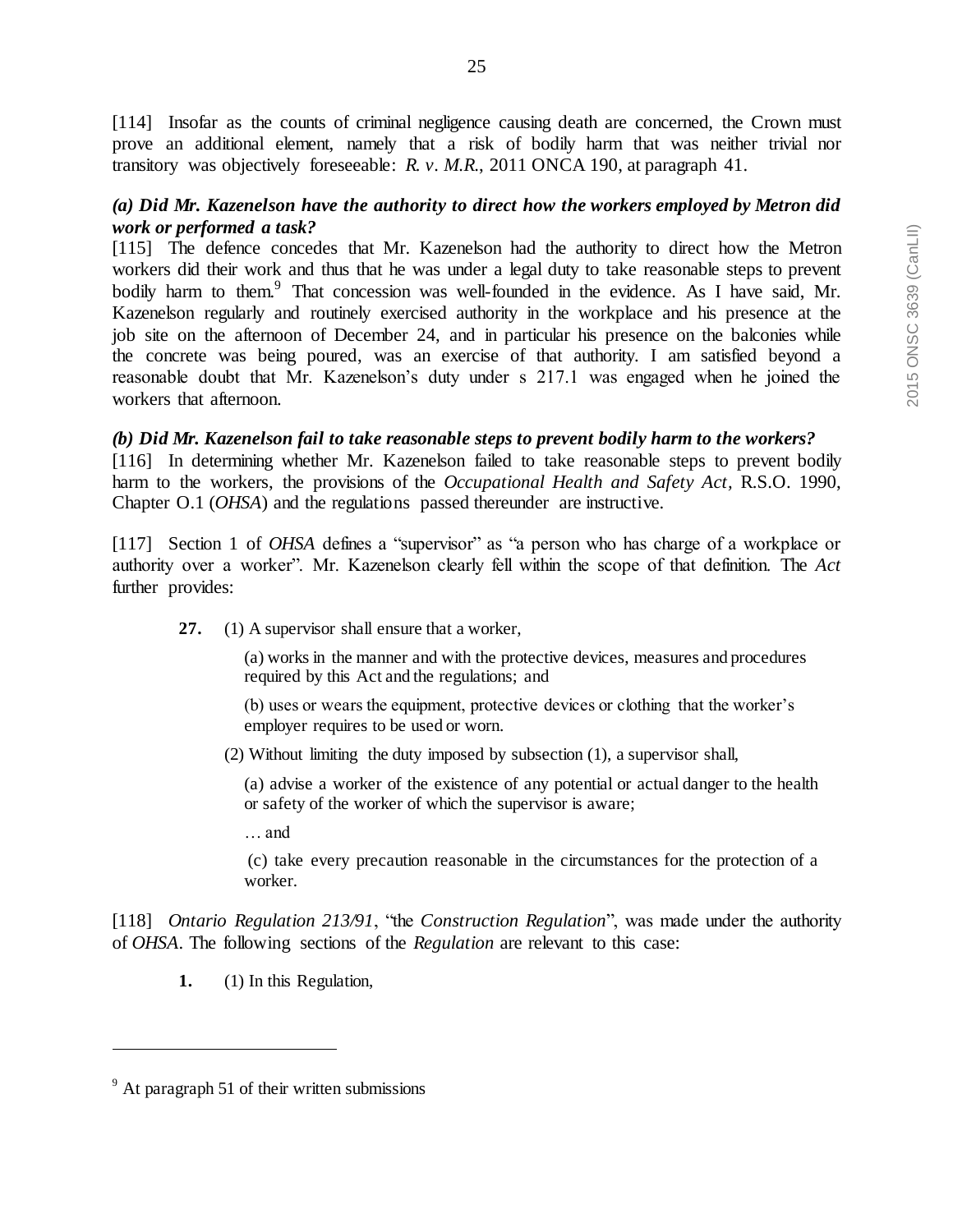"fall arrest system" means an assembly of components joined together so that when the assembly is connected to a fixed support, it is capable of arresting a worker's fall;

\*\*\*

**26.** Sections 26.1 to 26.9 apply where a worker is exposed to any of the following hazards:

1. Falling more than 3 metres…

**…**

\*\*\*

**26.1** (2) [If] it is not reasonably possible to install a guardrail system as that subsection requires, a worker shall be adequately protected by at least one of the following methods of fall protection:

3. A fall arrest system… that meets the requirements of section 26.6.

\*\*\*

**26.6** (1) A fall arrest system shall consist of a full body harness with adequate attachment points and a lanyard equipped with a shock absorber or similar device.

(2) The fall arrest system shall be attached by a lifeline or by the lanyard to an independent fixed support that meets the requirements of section 26.7.

\*\*\*

**26.9** (1) This section applies to a lanyard or lifeline that is part of a travel restraint system or a fall arrest system.

 **…** (3) Only one person at a time may use a lanyard. …

(6) Only one person at a time may use a vertical lifeline.

\*\*\*

**141** (1) A worker who is on or is getting on or off a suspended platform, suspended scaffold or boatswain's chair shall wear a full body harness connected to a fall arrest system.

(2) Every lifeline used with a suspended platform, suspended scaffold or boatswain's chair,

> (a) shall be suspended independently from the platform, scaffold or boatswain's chair; and

> (b) shall be securely attached to a fixed support so that the failure of the platform, scaffold or boatswain's chair or its supporting system will not cause the lifeline to fail.

[119] Working without lifelines in the circumstances that existed in drop 5/6 on the afternoon of December 24 was a patent violation of the provisions of the *Construction Regulation*. Mr.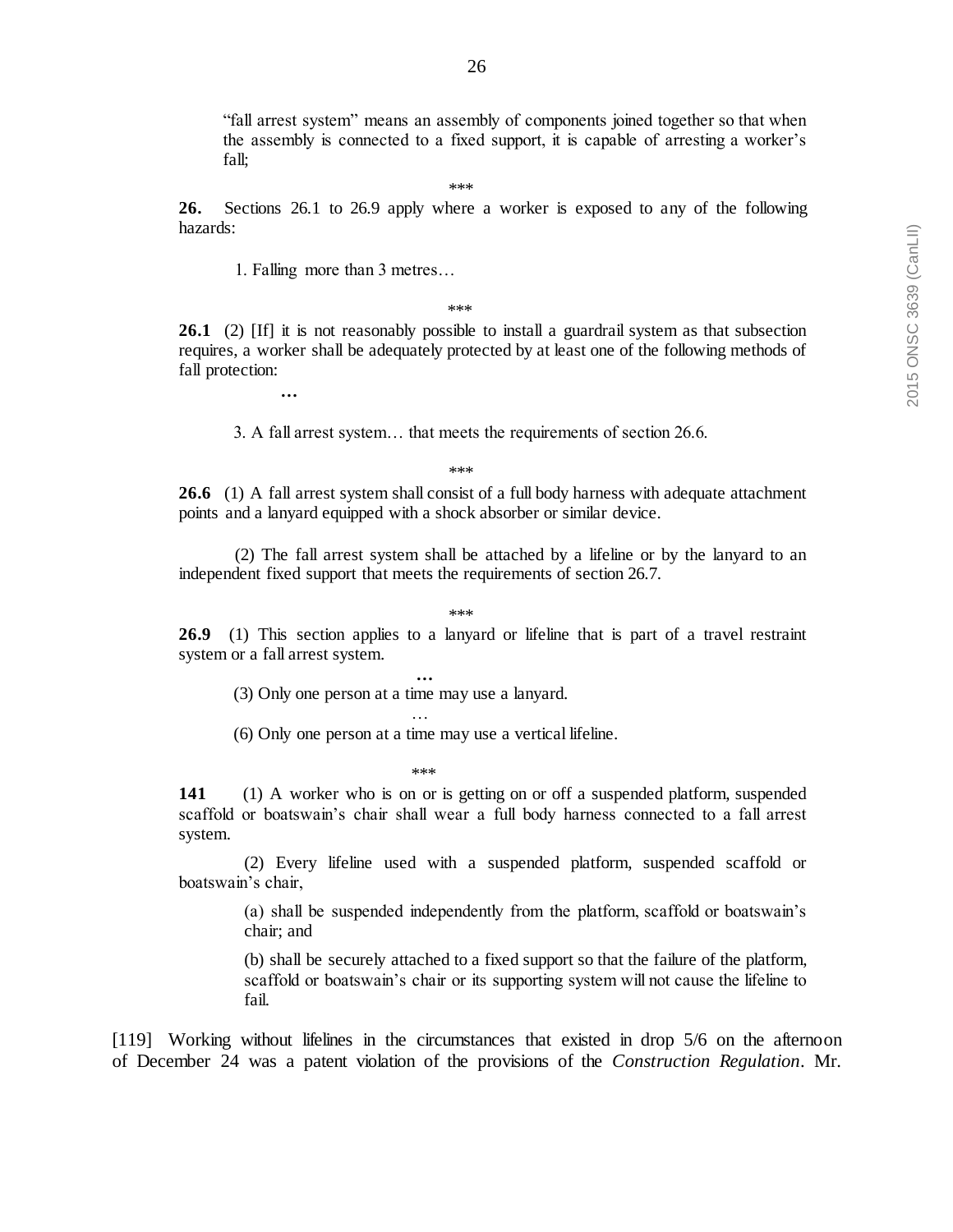Kazenelson's failure to ensure that the workers did not violate those provisions was a breach of the duty imposed on him, as a supervisor, by s. 27(1) of *OHSA*.

[120] Establishing a breach of *OHSA* or the *Construction Regulation* does not *ipso facto* establish a breach of the duty imposed by s. 217.1 of the *Criminal Code.* The duty imposed on a "supervisor" under s. 27(1) of *OHSA* is not identical to the duty imposed on a person in authority under s. 217.1 of the *Code*. However, *OHSA* and its regulations are aimed at ensuring the health and safety of workers in the workplace and thus they can assist in identifying what steps it is reasonable to expect a person subject to a duty under s. 217.1 to take to prevent bodily harm in the workplace.

[121] Assistance in that regard is also provided by the content of the suspended access training courses provided to the construction industry by the CSAO. As Mr. Robichaud indicated, those courses were designed to drive home to the participants that the major cause of fatalities on construction projects is falls, that the danger of a fall is constantly present when working on a swing stage, and that every person on a swing stage must be protected by a fall arrest system at all times.

[122] Considered as a whole, the provisions of *OHSA* and the *Construction Regulation* and the industry standards pointed to by the CSAO training courses make it clear that the requirement that anyone working on a swing stage must be protected by a fall arrest system is as fundamental a rule for the prevention of workplace injury as one can devise. When Mr. Kazenelson returned to the Kipling site on the afternoon of December 24, he knew that six workers were working on the balconies on the upper floors in drop 5/6, that they were using the swing stage to move from floor to floor, and that they would need to use the stage to make it to safety at the end of the day. By the time he boarded the stage to join the workers, he also knew that contrary to the fundamental rule for swing stage safety there were only two lifelines.

[123] When Mr. Kazenelson arrived on the balconies where the men were working he asked Fazilov where the lifelines were, and Fazilov told him not to worry. At paragraph 200 of their written submissions, defence counsel state:

The defence submits that Mr. Kazenelson did just as the Crown submits he should have done: when he was made aware that there were more than 2 workers working on drop 5/6 he took immediate steps to begin to rectify the situation by inquiring about lifelines.

[124] Mr. Kazenelson's question about the absence of lifelines and his acceptance of Fazilov's admonition not to worry was *not* a step toward protecting the workers from harm. He was Fazilov's boss. Fazilov took direction from him, not the other way around. Apart from asking that question, Mr. Kazenelson did nothing else. He was on the balcony for some time before the workers began to board the stage to return to the ground. He not only did nothing to prevent them from boarding, he boarded the stage himself.

[125] In doing nothing about the absence of lifelines and by permitting the workers to board the stage without them, Mr. Kazenelson failed to take reasonable steps to prevent bodily harm to the workers. I am satisfied beyond a reasonable doubt that his conduct was a breach of the duty imposed on him by s. 217.1 of the *Criminal Code*.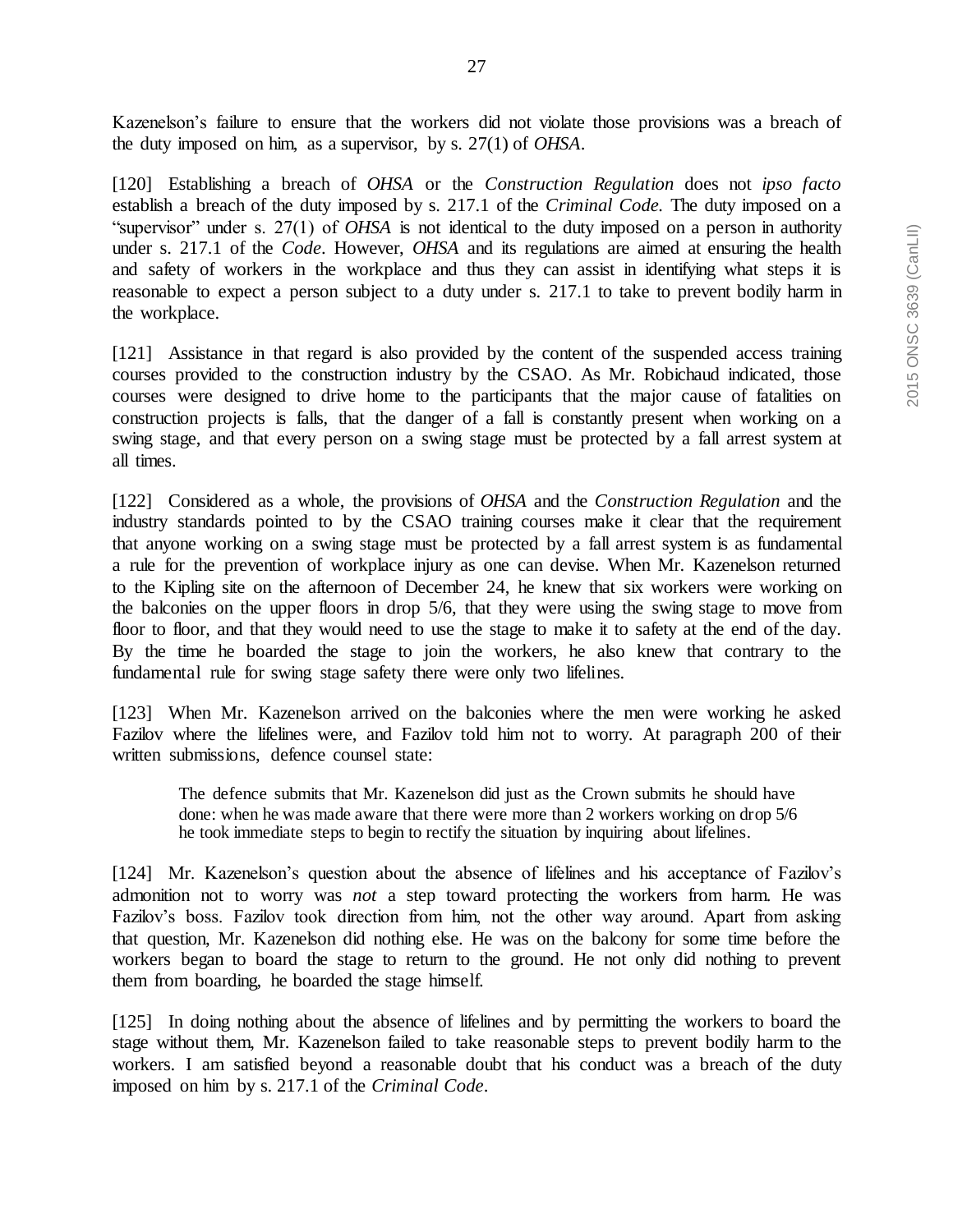[126] A breach of s. 217.1 does not necessarily constitute wanton or reckless disregard for life or safety: *R. v. Leblanc*, [1977] 1 S.C.R. 339; *R. v. Peterson* (2005), 201 C.C.C (3d) 220 (Ont. C.A.), at paragraph 40; *R. v. Lilgert*, 2014 BCCA 493, at paragraphs 38 to 40. To establish wanton or reckless disregard, the Crown must prove a marked and substantial departure from the conduct expected of a reasonable person in the circumstances.

[127] The fundamental rule requiring fall arrest protection for each worker on a swing stage is a reflection of the simple fact that suspended access equipment can fail. The risk of such a failure is brought home to everyone who undergoes the suspended access training provided by the CSAO. Mr. Kazenelson had not only taken that training, he had followed it up with a course equipping him with the ability to train others. I am satisfied that he knew that swing stages are not fail safe. When he returned to the job site in the afternoon of December  $24<sup>th</sup>$ , he became aware that six of his workers were more than 100 feet above the ground using a swing stage with only two lifelines. Not only did he fail to do anything to rectify this fundamental breach of the *Construction Regulation*, the standards of the Construction Safety Association, and industry practice, he permitted the workers, at the end of the day, to board the swing stage with all of their tools. The recklessness of his conduct was exacerbated by the fact that he had no information with respect to the capacity of the stage and thus no way of knowing whether it was capable of carrying the weight of all seven persons who boarded it. His conduct can only be characterized as a wanton and reckless disregard for the lives and safety of the workers and as a marked and substantial departure from what a reasonable supervisor would have done in the circumstances.

### *(d) Has the Crown proved the requisite degree of fault for a finding of criminal negligence?*

[128] To prove the *mens rea* for criminal negligence, the Crown must prove *either* that Mr. Kazenelson adverted to an obvious and serious risk to the lives or safety of the workers and failed to act, *or* that he gave no thought to the risk and the need to take care. Further, the Crown must prove that a risk of bodily harm that was more than trivial or transitory was objectively foreseeable.

[129] The question that Mr. Kazenelson asked Mr. Fazilov about the missing lifelines clearly shows that he adverted to the serious risk to the lives and safety of the workers inherent in working on a swing stage without fall arrest protection. He saw the danger inherent in working without lifelines and he failed to act. The risk of grievous bodily harm flowing from the failure to provide fall arrest protection was objectively foreseeable.

### *(e) Conclusion re criminal negligence*

[130] I am satisfied beyond a reasonable doubt that Mr. Kazenelson's failure to take reasonable steps to prevent bodily harm to the workers in relation to the work over which he had authority was a breach of the duty imposed on him by s. 217.1 of the *Criminal Code*. I am also satisfied that in failing to take reasonable steps in that respect Mr. Kazenelson showed a wanton and reckless disregard for the lives and safety of the workers, and that his failure to act was a marked and substantial departure from what a reasonable supervisor would have done. The risk of serious harm was foreseeable, he had adverted to that risk, and he failed to act. Accordingly, I am satisfied beyond a reasonable doubt that Mr. Kazenelson was criminally negligent.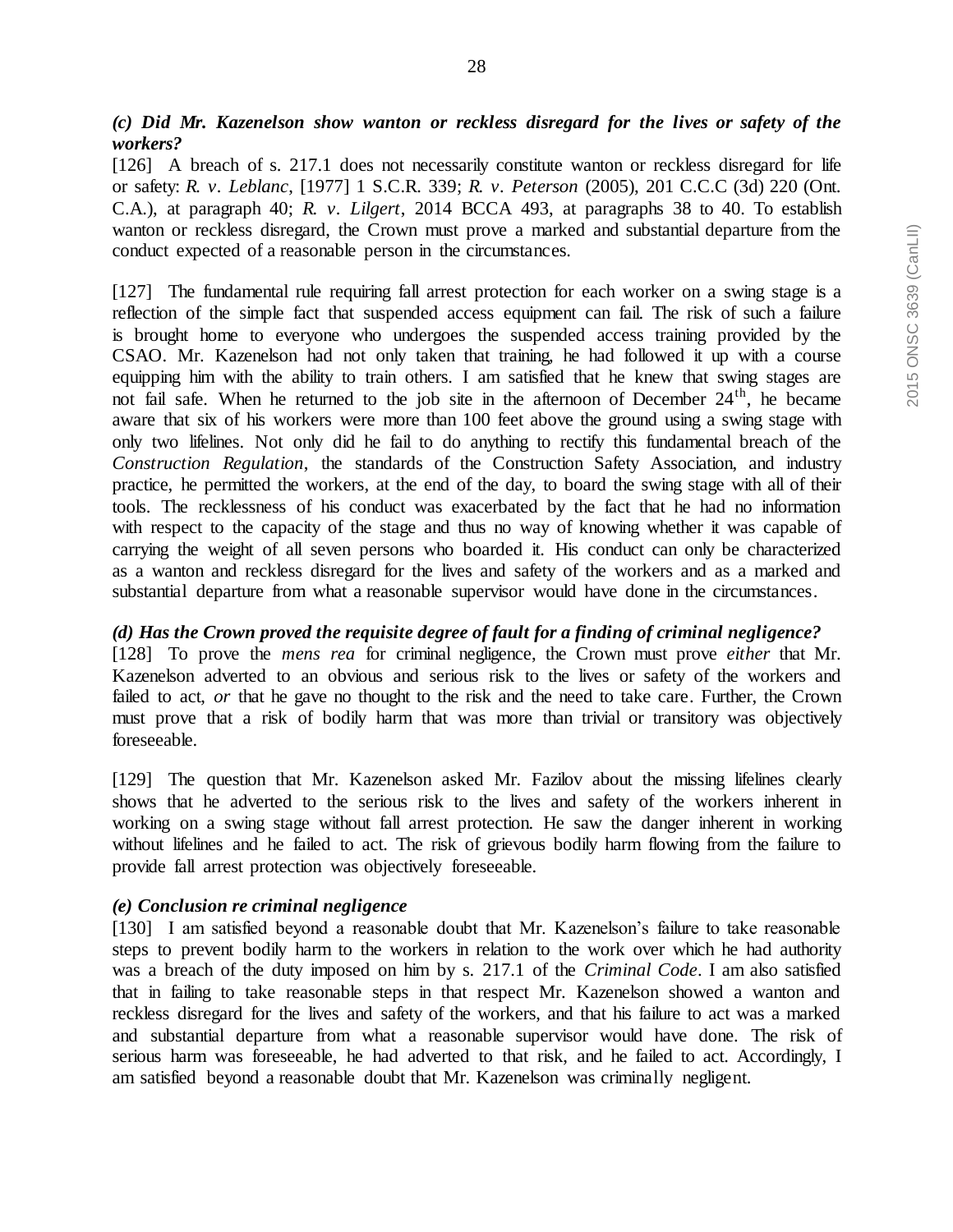# *(ii) Did Mr. Kazenelson's Criminal Negligence Cause the Deaths and Bodily Harm? (a) Introduction*

[131] Criminal negligence, *simpliciter,* is not a criminal offence. It is only an offence if it causes death or bodily harm. The position of the defence is that even if any acts or omissions on the part of Mr. Kazenelson amounted to criminal negligence, they did not cause the deaths and injuries that occurred when the swing stage collapsed and the five workers fell.<sup>10</sup>

[132] In order to establish that a person is responsible for causing a death or bodily harm, the Crown must prove that the person caused the death or bodily both in fact and in law: *R. v. Nette*, [2001] 3 S.C.R. 488, at paragraph 44. That is, the Crown must prove both factual causation and legal causation.

[133] Factual causation involves an inquiry into how the death or injury occurred in a medical, mechanical or physical sense, and with the contribution of the accused to that result. The question is generally resolved by asking whether 'but for' the conduct of the accused the death or bodily harm would have occurred: *R. v. Maybin*, [2012] 2 S.C.R. 30, at paragraph 15; *R. v. J.S.R*., 2008 ONCA 544, at paragraph 17.

[134] To prove factual causation, the Crown does not have to prove that the conduct of the accused was the direct or predominant cause of the death or bodily harm. It is no defence to say that the conduct of another was a greater or more substantial cause: *R. v. Kippax*, 2011 ONCA 766, at paragraph 24. The criminal law does not recognize contributory negligence, nor does it have any mechanism to apportion responsibility for harm occasioned by criminal conduct once sufficient causation has been found: *Nette*, at paragraph 49; Glanville Williams, *Textbook of Criminal Law* (1983), at p. 396. The Crown need only prove that the conduct of the accused was a significant contributing cause.

[135] Where factual causation is established, the remaining issue is legal causation. Legal causation is concerned with the question of whether the accused *should* be held responsible for the death or injury in the eyes of the law. It narrows the field of factual causes to those that are sufficiently connected to the harmful result to warrant the attribution of legal liability. It is based on concepts of moral responsibility: *Maybin*, at paragraph 16.

[136] One of the ways that legal causation narrows the field is by means of the doctrine of intervening acts. That doctrine recognizes that in some circumstances other causes may intervene in a way that would make it unfair to attribute responsibility for a resulting harm to the accused. In assessing whether it would be unfair, two approaches have emerged in the case law.

[137] The first approach looks to whether the intervening act was objectively or reasonably foreseeable. An intervening act that was reasonably foreseeable will not usually relieve the offender of responsibility, but an act that can be characterized as "extraordinary" or "unusual"

<sup>10</sup> At paragraph 3 of their written submissions.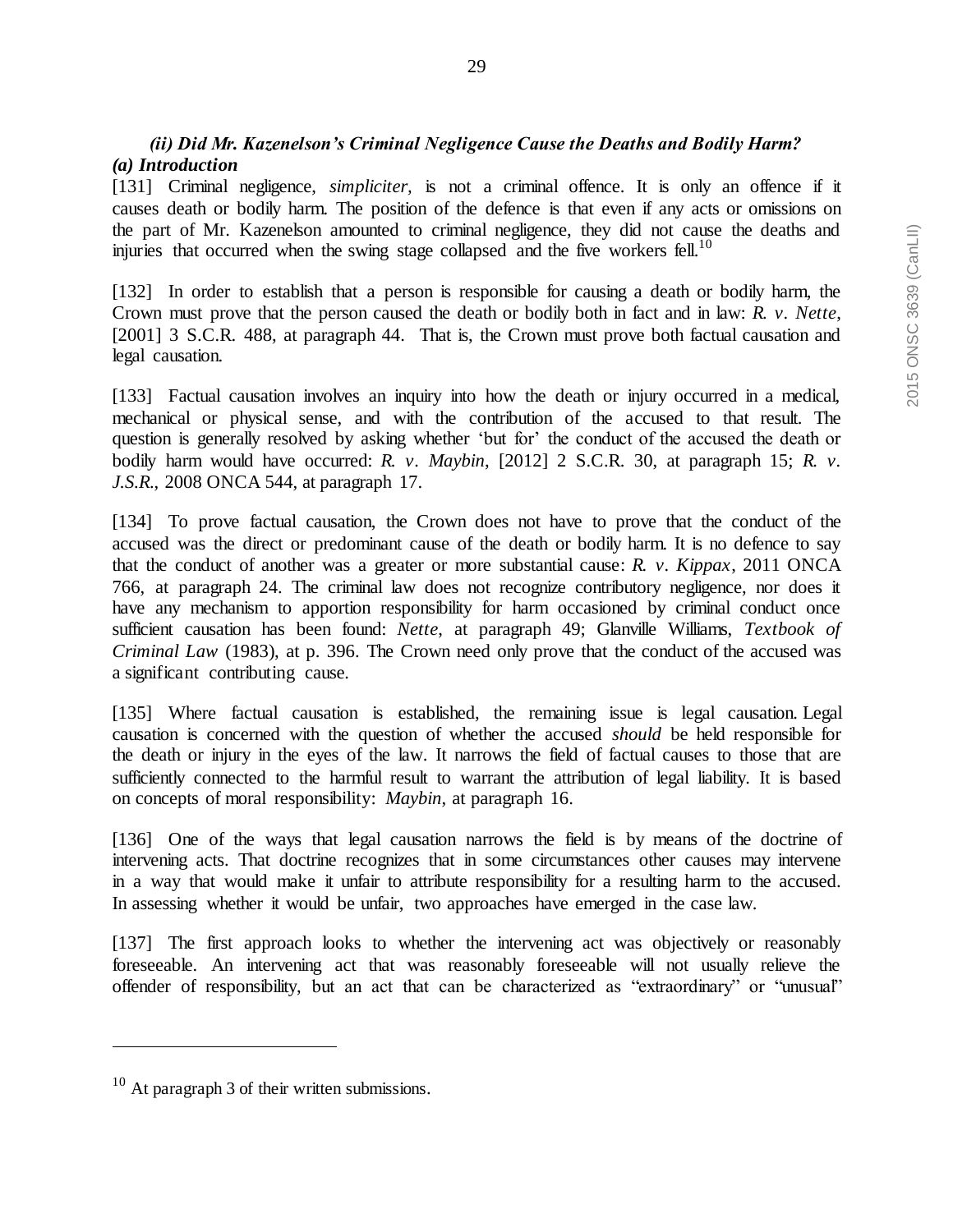might do so: *Maybin*, at paragraphs 30-31. The more difficult issue is determining what it is that has to be reasonably foreseeable. In *Maybin*, Justice Karakatsanis resolved that issue as follows:

[It] is the general nature of the intervening acts and the accompanying risk of harm that needs to be reasonably foreseeable. Legal causation does not require that the accused must objectively foresee the precise future consequences of their conduct. Nor does it assist in addressing moral culpability to require merely that the risk of some non-trivial bodily harm is reasonably foreseeable. Rather, the intervening acts and the ensuing nontrivial harm must be reasonably foreseeable in the sense that the acts and the harm that actually transpired flowed reasonably from the conduct of the appellants. If so, then the accused's actions may remain a significant contributing cause of death.<sup>11</sup>

[138] The second approach considers whether the accused's conduct was effectively overtaken by a more immediate causal action that was independent of the accused's conduct, making the intervening act the sole cause in law: *Maybin*, paragraphs 27, 46. For that to occur, the independence of the intervening act must be apparent. It must appear that the insofar as the harmful result is concerned, the conduct of the accused was "not operative at the time of the [harm]".<sup>12</sup> "If the intervening act is a direct response or is directly linked to the [accused's] actions and does not by its nature overwhelm the original actions, then the [accused] cannot be said to be morally innocent of the [resulting harm]".<sup>13</sup>

[139] Justice Karakatsanis cautioned that assessments of foreseeability or independence are analytical aids, not new standards of legal causation:

Neither an unforeseeable intervening act nor an independent intervening act is necessarily a sufficient condition to *break* the chain of legal causation. Similarly, the fact that the intervening act was reasonably foreseeable, or was not an independent act, is not necessarily a sufficient condition to *establish* legal causation. Even in cases where it is alleged that an intervening act has interrupted the chain of legal causation, the causation test articulated in *Smithers* and confirmed in *Nette* remains the same: Were the dangerous, unlawful acts of the accused a significant contributing cause of the victim's death? …Any assessment of legal causation should maintain focus on whether the accused should be held legally responsible for the consequences of his actions, or whether holding the accused responsible for the death would amount to punishing a moral innocent.<sup>14</sup> [emphasis in the original]

### *(b) Has factual causation been proved?*

[140] The finding of criminal negligence against Mr. Kazenelson is centered squarely on his conduct when he returned to the Kipling job site on the afternoon of December 24 and became aware that only two lifelines had been dropped for the six workers who were using the swing stage in drop 5/6. Not only did he fail to do anything to rectify this obvious and serious peril, he permitted all six of the workers to climb on board the stage with their tools.

 $11$  at paragraph 38

 $\frac{12}{3}$  at paragraph 59

<sup>13</sup> at paragraph 57

 $14$  at paragraphs 28-29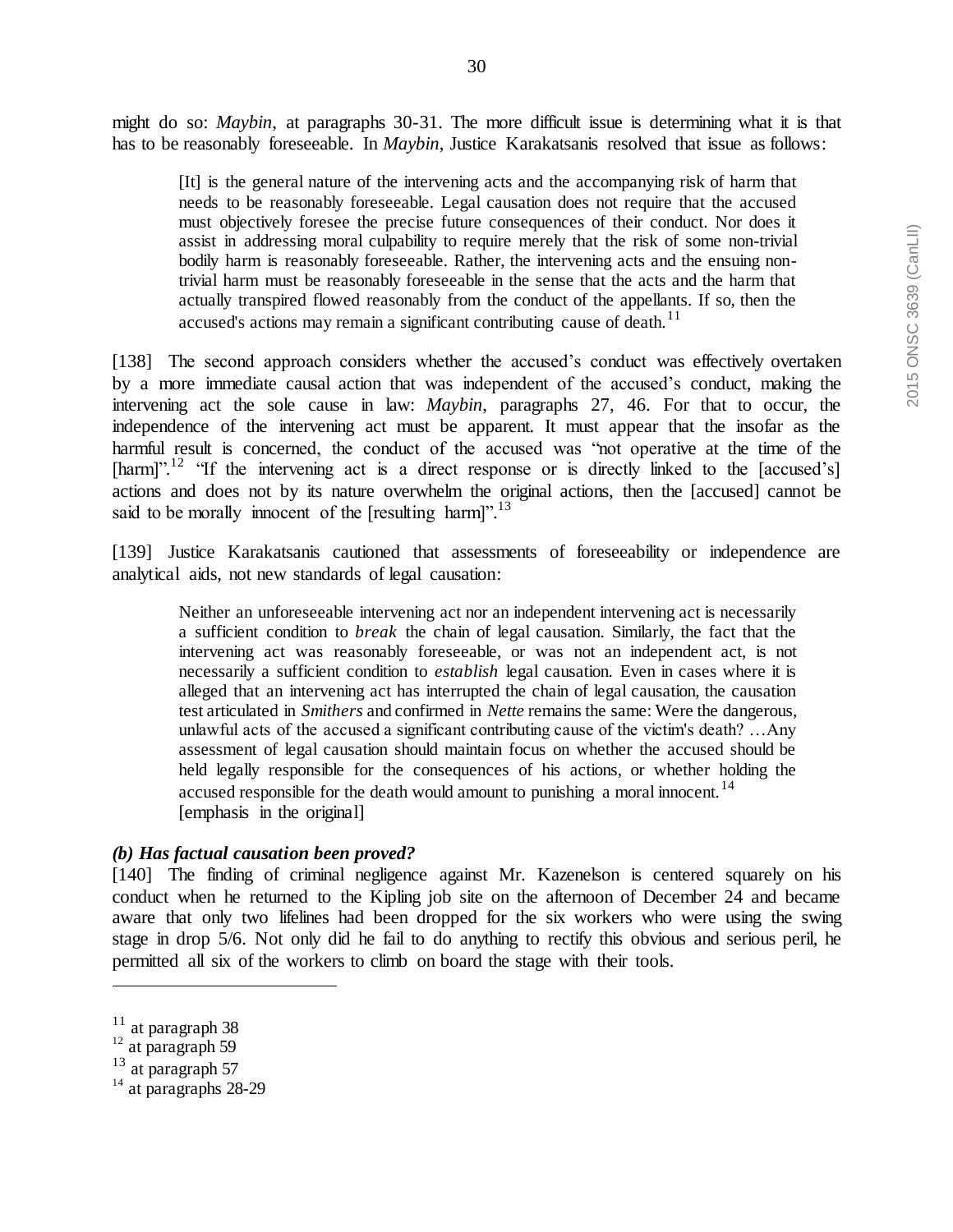[141] If Mr. Kazenelson had taken steps to ensure that each of the workers was tied off to a lifeline before boarding the swing stage, none of them would have fallen to the ground when the stage collapsed. If they had not fallen, the deaths and injuries would not have occurred. Thus, Mr. Kazenelson's breach of duty was a 'but for' cause of the deaths and injuries. It is true that the collapse of the stage was also a 'but for' cause of those harms, but the Crown does not have to prove that an accused's conduct was the only cause, nor does it have to prove that it was the direct or predominant cause. The Crown need only prove that it was a significant contributing cause. I am satisfied beyond a reasonable doubt that Mr. Kazenelson's negligence was a substantial contributing cause of the harm suffered by the five workers who fell and thus that factual causation has been proved.

#### *(c) Has legal causation been proved?*

[142] The focus of the defence submission in relation to causation is on the issue of legal causation. The defence submits:

There are two intervening events that break any causal relationship…between Mr. Kazenelson's acts/omissions and the collapse of the swing stage: (1) the swing stage was improperly manufactured; and (2) the independent intentional acts of the 5 Metron workers who stepped on the stage without lifelines.<sup>15</sup>

[143] With respect to the first of those circumstances, the defence submits that the evidence of Mr. Abramovici makes it clear that the stage was so poorly designed that it was a 'ticking time bomb', doomed to suddenly collapse under normal use. The defence submits that Mr. Kazenelson could not reasonably be expected to have foreseen that eventuality. With respect to the second circumstance, the defence submits:

The 5 Metron workers who boarded the swing stage without lifelines were men of responsible years, of sound mind and had full knowledge of what they were doing… The independent acts of these grown, experienced [men] overtook any alleged act or omission by Mr. Kazenelson. In the absence of any direction or pressure by [him] for the workers to board the stage without adequate lifelines, the independent actions of these trained, experienced adult men is an independent intervening act that breaks the chain of causation... 16

[144] I do not accept that either of those circumstances severs the causal link between Mr. Kazenelson's criminally negligent conduct and the deaths and injures that resulted.

[145] The fact that Mr. Kazenelson may have had no reason to believe that the stage in drop 5/6 was about to collapse does not make the collapse an intervening event in the relevant sense. The Supreme Court made clear in *Maybin* that "it is the general nature of the intervening acts and the accompanying risk of harm that needs to be reasonably foreseeable. Legal causation does not require that the accused must objectively foresee the precise future consequences of their conduct." In his *Textbook of Criminal Law* (1983), Glanville Williams stated:

 $15$  At paragraph 230ff of their written submissions

<sup>&</sup>lt;sup>16</sup> At paragraph 236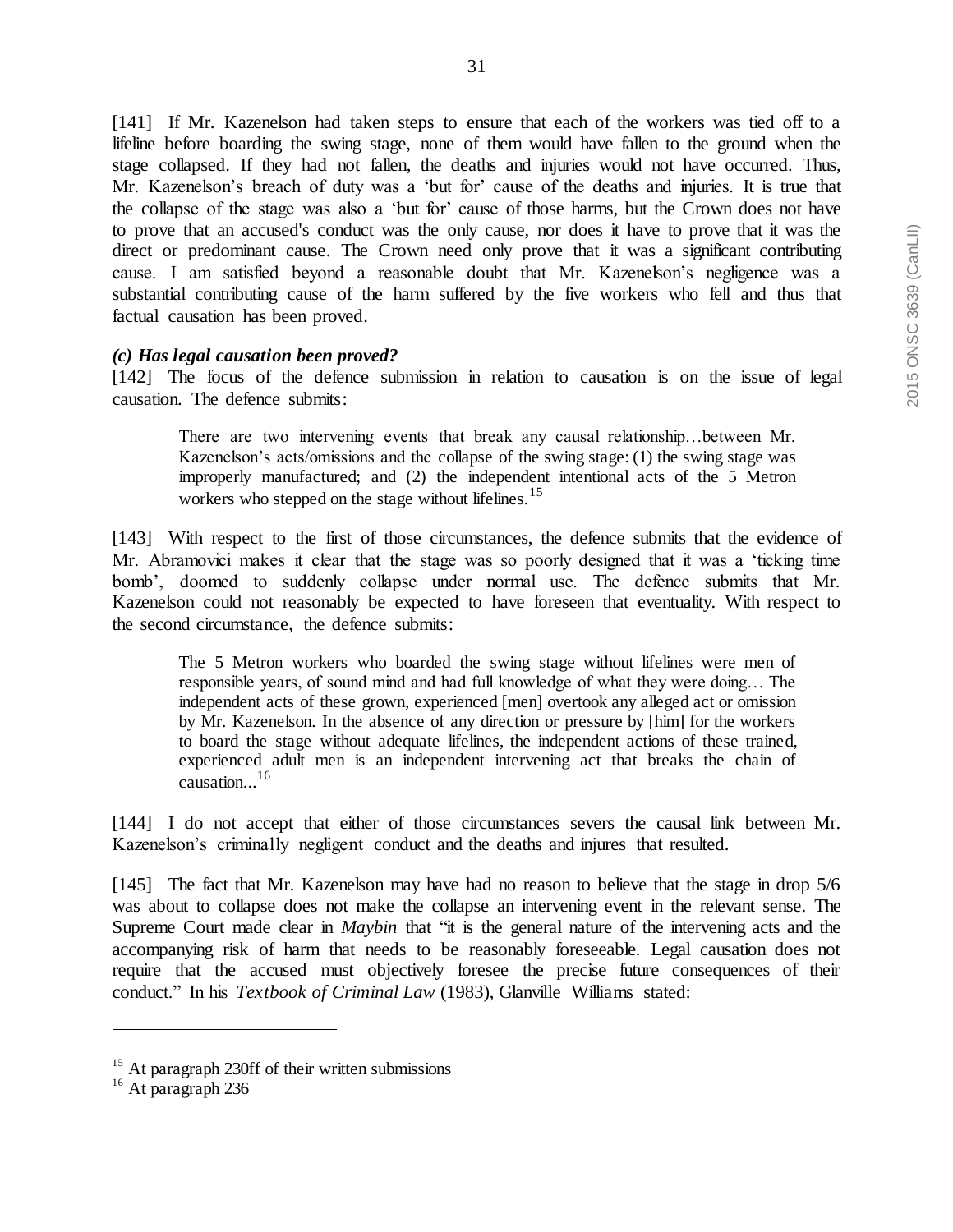We may express the principle by saying that a risk is involved in the defendant's conduct, and an event is within the risk, if a reasonable person would have contemplated the event as part of the general risk involved in such conduct, whether as the major risk or as some subsidiary risk; *and it is immaterial that a subsidiary risk was so unlikely in itself that if it had stood alone the conduct would not have been negligent."<sup>17</sup>* [emphasis added]

[146] The relevant question, therefore, is whether a reasonable project manager would have contemplated the risk of equipment failure "as part of the general risk involved" in failing to provide lifelines for workers on a swing stage suspended 100 feet or more above the ground. In my opinion, the only possible answer to that question is yes. The risk of equipment failure was not only an objectively foreseeable risk, it was virtually the entire reason why the provision of a fall arrest system was regarded as the fundamental rule of swing stage work.<sup>18</sup> The failure of the swing stage, even if unexpected, was not an event that was outside the ambit of the general risk animating the requirement for a fall arrest system. It is not necessary that the precise cause of the failure have been foreseen.

[147] Further, the conduct of the workers in boarding the swing stage without fall arrest protection was not independent of the conduct of Mr. Kazenelson. In *Maybin*, Justice Karakatsanis observed that "if the intervening act is a direct response or is directly linked to the [accused's] actions and does not by its nature overwhelm the original actions, then the [accused] cannot be said to be morally innocent of the [resulting harm]". The acceptance of dangerous working conditions is not always a voluntary choice, but assuming voluntariness any decision that the workers made to board the stage without fall arrest protection was directly linked to the failure of Mr. Kazenelson to ensure that they had access to that protection. The defence submission in this regard amounts to an argument that a victim's contributory negligence should sever the factual connection between an accused's conduct and the deaths or injuries that resulted. However, "a victim's contributory negligence is no answer to a charge of crime… [It] is generally no defence that the victim laid himself open to the act, or was himself guilty of negligence bringing it about".<sup>19</sup> See also *R. v. Lesuk*, [2000] 7 W.W.R. 462 (Man. C.A.) at paragraph 30.

[148] The premise underlying the defence submission is that the workers were solely responsible for their safety. That premise runs head-on into s. 217.1 of the *Criminal Code* and ss. 27(1)(a) and (c) of *OHSA*. The former provision puts a duty on persons like Mr. Kazenelson to take reasonable steps to prevent bodily harm to workers. The latter provisions require such persons "to take every precaution reasonable in the circumstances" for the safety of workers and, more specifically, to ensure that a worker "works in the manner and with the protective devices, measures and procedures required by [the] Act and the regulations".

 $17$  At page 389

<sup>18</sup> See, for example, s. 141(2)(b) of the *Construction Regulation*.

<sup>19</sup> Glanville Williams, *Textbook of Criminal Law* (1983), at p. 396